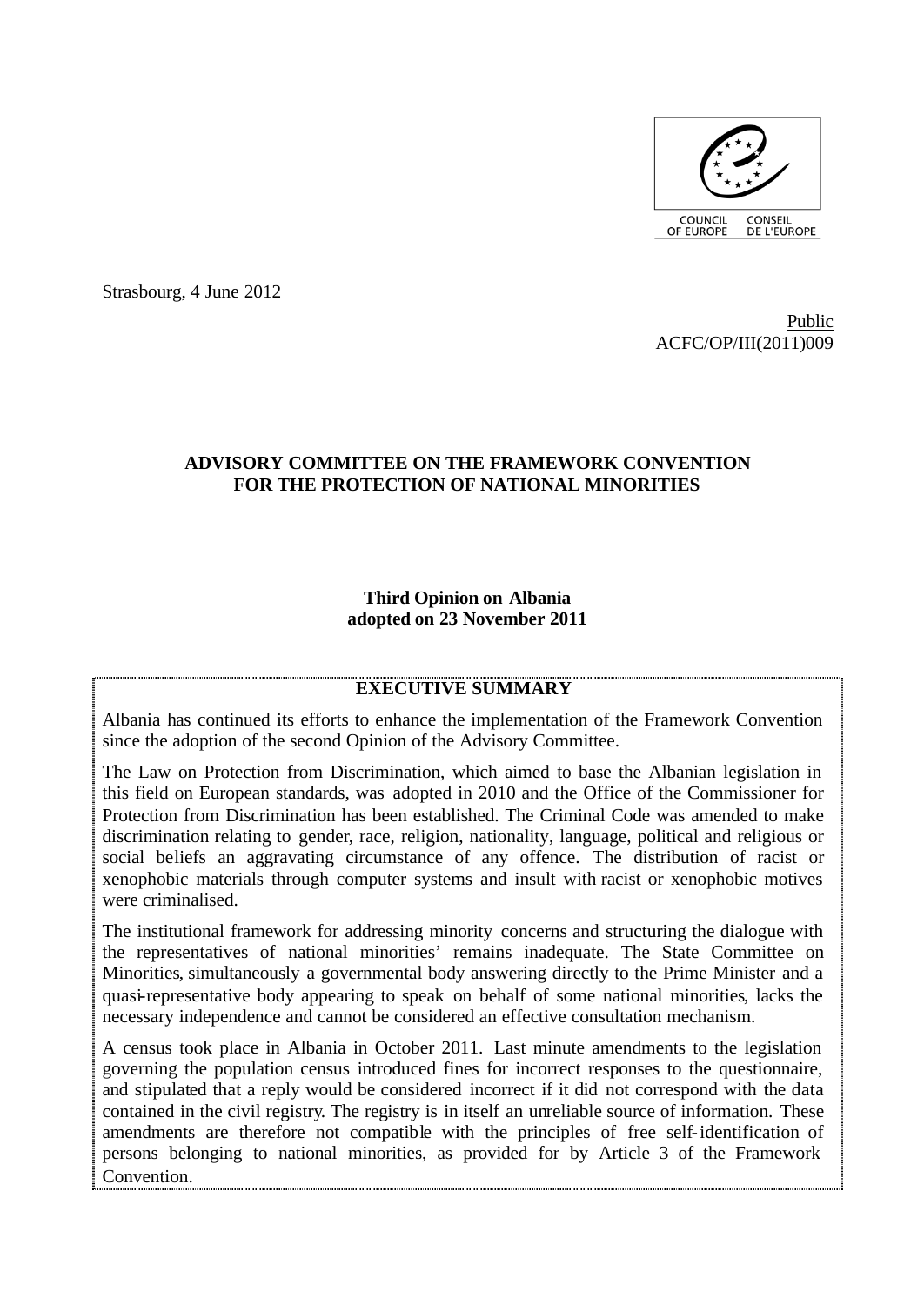Against the background of a general climate of tolerance and understanding prevailing between national minorities and the majority, Albania recorded its first major hate crime in the form of an arson attack against Roma dwellings inhabited by some 40 families in central Tirana in February 2011. The firebombing resulted in some serious injuries and the displacement of large numbers of people, including many children, to a temporary shelter, not suitable for winter accommodation. It is of particular concern that law enforcement bodies did not take the necessary steps to protect the victims of this attack. The inadequacy of police reaction demonstrates that more vigorous action must be taken to train the police on human rights and to enforce the Discipline Rules and Regulations of the State Police.

The possibilities for learning minority languages and receiving instruction in these languages remain insufficient and support for minority cultures remains inadequate and unreliable.

Significant steps have been taken in recent years in the schooling of Roma children, in particular within the framework of the National Strategy for Improving the Living Conditions of the Roma Community. Specific efforts have been taken to support pre-school education facilities in neighbourhoods inhabited by substantial numbers of the Roma. There has been an increase in the number of Roma children attending classes, and special scholarships earmarked for Roma children are to be welcomed.

However, in spite of measures taken by the authorities in recent years, the housing situation of the Roma remains worrying and unemployment among persons belonging to this minority remains unacceptably high.

#### **Issues for immediate action**

- **Consider adopting comprehensive legislation on national minorities to fill in the identified legal gaps and to clarify State policy towards minorities; ensure that implementation of the existing and future legislation on national minorities is in line with the provisions of the Framework Convention;**
- **- Process the census data in strict conformity with the principle of self-identification; ensure that appropriate procedures are in place for future censuses, as well as other forms of data collection, in order to provide reliable data on the situation of persons belonging to national minorities, disaggregated by age, gender and geographical distribution, in all relevant fields, in line with the principles of free selfidentification and internationally recognised data collection and protection standards ;**
- **- Intensify the dialogue with persons belonging to national minorities on the opportunities for teaching of and in minority languages and, where appropriate, take the necessary steps to address any shortcomings;**
- **- Ensure that sufficient resources are available for the effective implementation of the National Action Plan 2010-2015 for the Decade of Roma Inclusion; involve effectively Roma in the design, implementation, monitoring and evaluation of the various measures taken by the different authorities to implement activities in the priority areas of education, employment, health, and housing in the framework of this Action Plan.**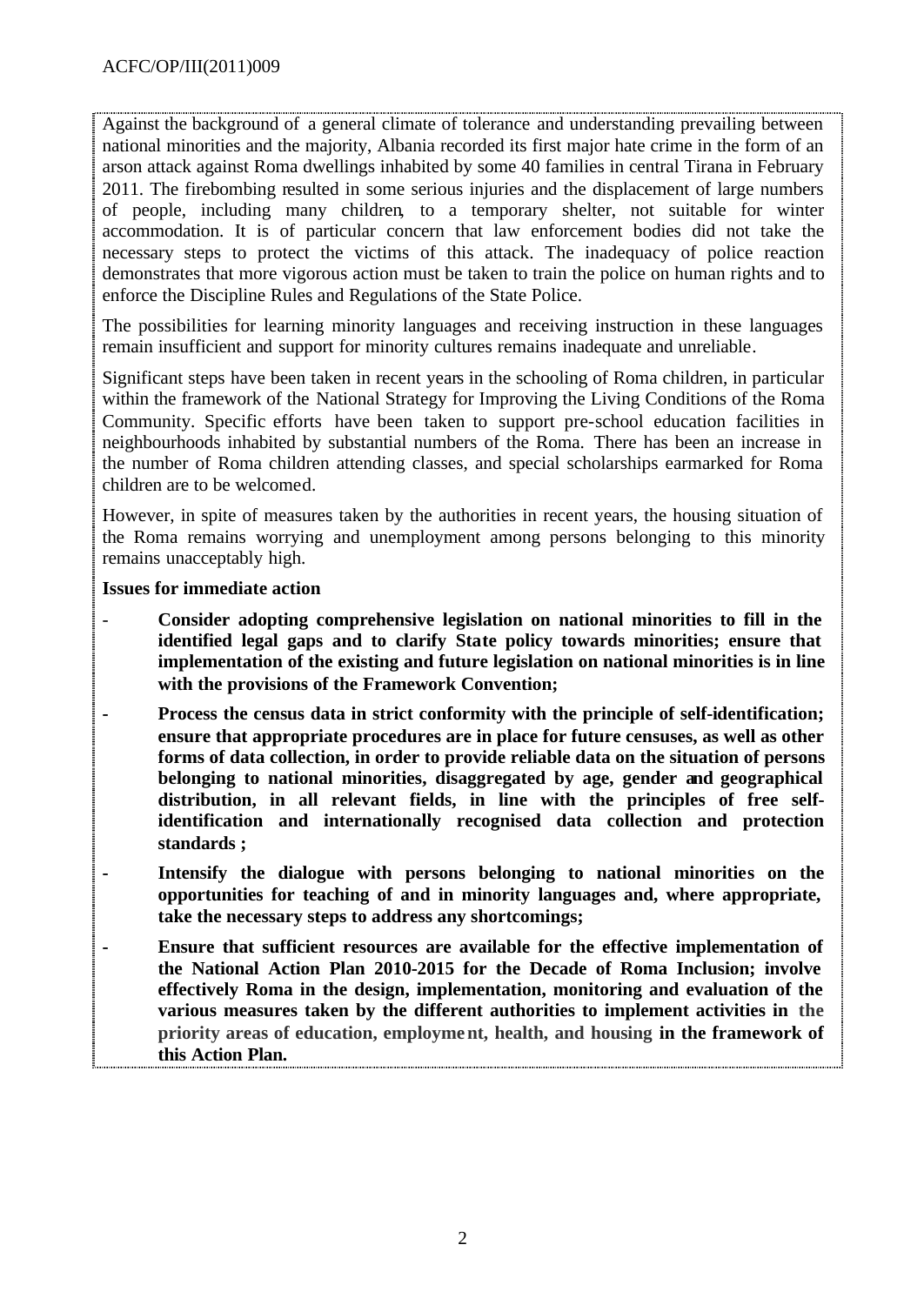# **TABLE OF CONTENTS**

| I.                                                                                      |  |
|-----------------------------------------------------------------------------------------|--|
|                                                                                         |  |
| General overview of the implementation of the Framework Convention after two monitoring |  |
|                                                                                         |  |
|                                                                                         |  |
|                                                                                         |  |
|                                                                                         |  |
| $\Pi$ .                                                                                 |  |
|                                                                                         |  |
|                                                                                         |  |
|                                                                                         |  |
|                                                                                         |  |
|                                                                                         |  |
|                                                                                         |  |
|                                                                                         |  |
|                                                                                         |  |
|                                                                                         |  |
|                                                                                         |  |
|                                                                                         |  |
|                                                                                         |  |
|                                                                                         |  |
|                                                                                         |  |
| III.                                                                                    |  |
|                                                                                         |  |
|                                                                                         |  |
|                                                                                         |  |
|                                                                                         |  |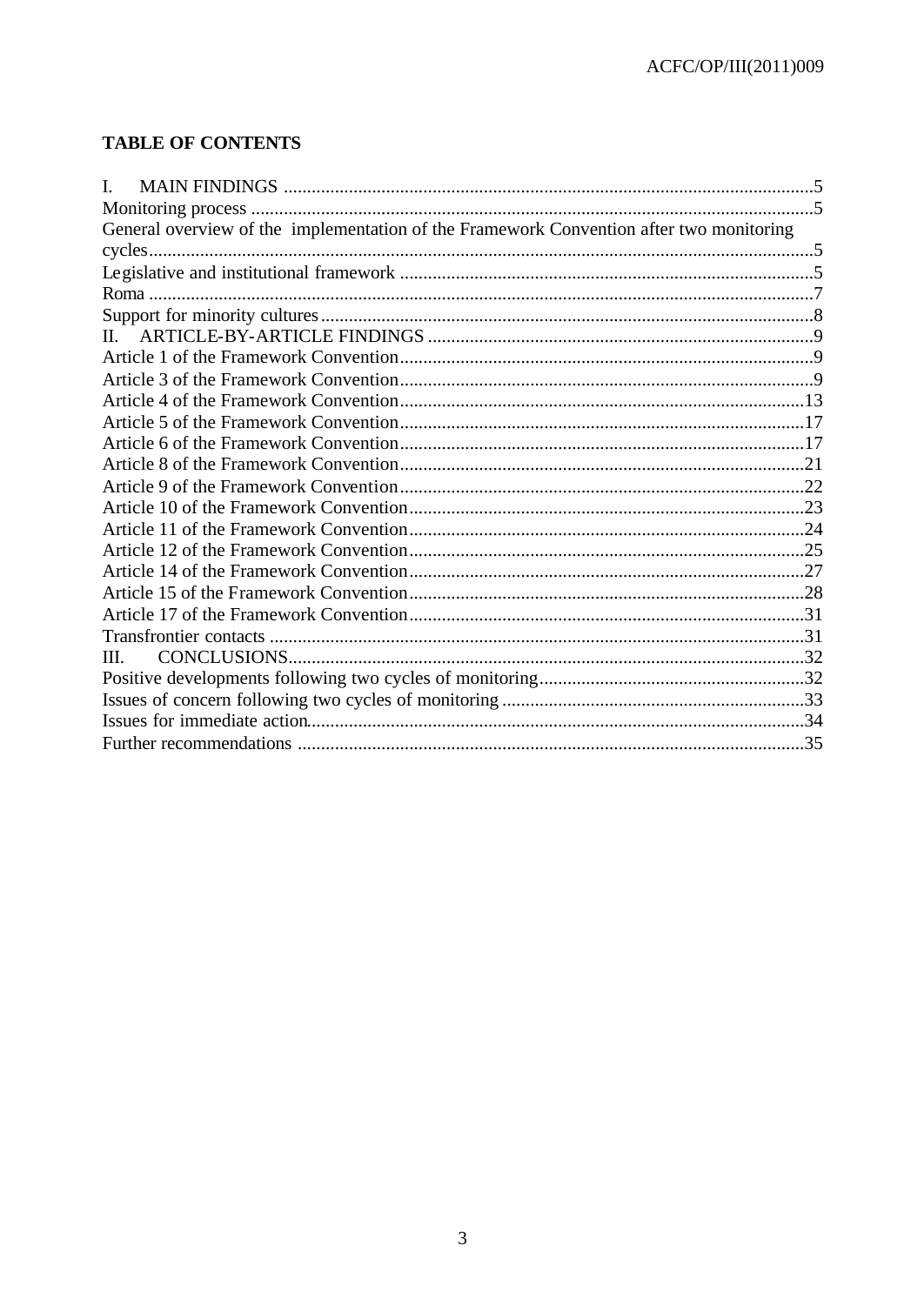### **ADVISORY COMMITTEE ON THE FRAMEWORK CONVENTION FOR THE PROTECTION OF NATIONAL MINORITIES**

#### **THIRD OPINION ON ALBANIA**

1. The Advisory Committee adopted the present Opinion on 23 November 2011 in accordance with Article 26 (1) of the Framework Convention and Rule 23 of Resolution (97) 10 of the Committee of Ministers. The findings are based on information contained in the State Report (hereinafter the State Report), received on 10 January 2011, and other written sources and on information obtained by the Advisory Committee from governmental and nongovernmental contacts during its visit to Tirana and Pogradec, from 5 to 8 September 2011.

2. Section I below contains the Advisory Committee's main findings on key issues pertaining to the implementation of the Framework Convention in Albania. These findings reflect the more detailed article-by-article findings contained in Section II, which covers those provisions of the Framework Convention on which the Advisory Committee has substantive issues to raise.

3. Both sections make extensive reference to the follow-up given to the findings of the monitoring of the Framework Convention, contained in the Advisory Committee's first and second Opinions on Albania, adopted on 12 September 2002 and 29 May 2008 respectively, and in the Committee of Ministers' corresponding Resolutions, adopted on 11 May 2005 and 8 July 2009.

4. The concluding remarks, contained in Section III, could serve as the basis for the Committee of Ministers' forthcoming conclusions and recommendations on Albania.

5. The Advisory Committee looks forward to continuing its dialogue with the authorities of Albania as well as with representatives of national minorities and others involved in the implementation of the Framework Convention. In order to promote an inclusive and transparent process, the Advisory Committee strongly encourages the authorities to make the present Opinion public upon its receipt. The Advisory Committee would also like to bring to the attention of State parties that on 16 April 2009, the Committee of Ministers adopted new rules for the publication of the Advisory Committee's Opinion and other monitoring documents, aiming at increasing transparency and at sharing the information on the monitoring findings and conclusions with all the parties involved at an early stage (see Resolution CM/Res(2009)3 amending Resolution (97) 10 on the monitoring arrangements under Articles 24-26 of the Framework Convention for the protection of National Minorities).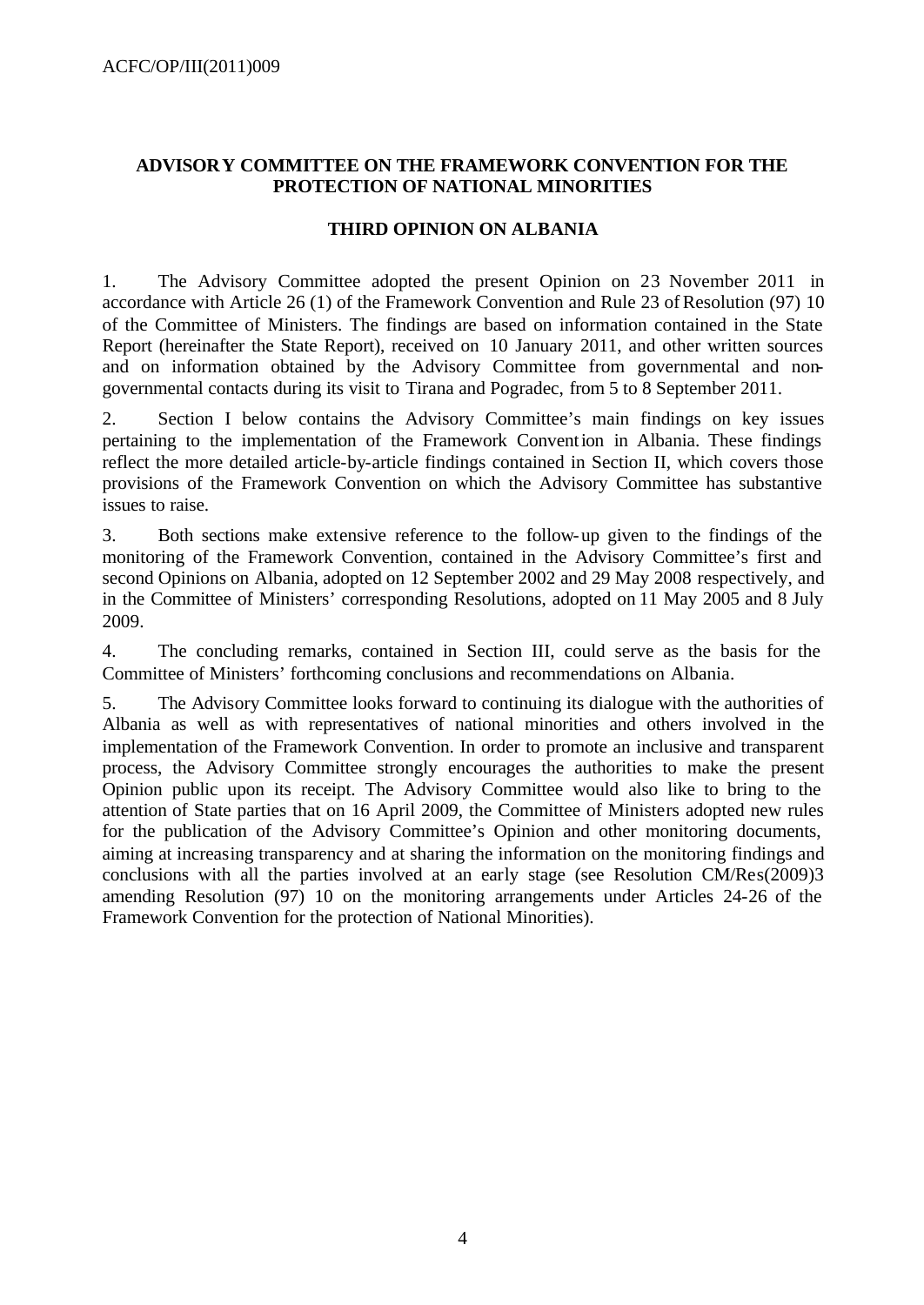# **I. MAIN FINDINGS**

### **Monitoring process**

6. Albania has pursued a constructive approach towards the monitoring process, including by submitting its State Report in a timely manner. The Advisory Committee wishes to emphasise, as a positive step, that the Albanian authorities organised a follow-up seminar in July 2010 which was instrumental in disseminating the results of the second monitoring cycle. The Advisory Committee notes with satisfaction that the third State Report was prepared in consultation with a number of national minority organisations and in co-operation with the State Committee on Minorities.

7. The Advisory Committee visited Albania from 5 to 8 September 2011. The visit, organised at the invitation of the Albanian Government, provided an opportunity to engage in direct dialogue with the parties concerned. The additional information gathered from the government and other sources, including representatives of national minorities, proved particularly useful. Talks were held in Tirana and Pogradec. The Advisory Committee welcomes the spirit of co-operation shown by the Albanian authorities during the process which led to the adoption of the present Opinion.

# **General overview of the implementation of the Framework Convention after two monitoring cycles**

8. Overall, a climate of respect and tolerance generally prevails in Albania and the representatives of national minorities reported that incidents of racist or ethnic intolerance were rare.

9. The authorities have pursued their efforts to protect national minorities since the ratification of the Framework Convention. Nevertheless, the legislative framework pertaining to minority protection, in particular as regards the absence of a truly representative body able to voice the concerns of persons belonging to national minorities, the financing of minority cultures and the use of minority languages in relations with the administrative authorities and for the display of traditional local names, street names and other topographical indications, still needs to be completed. Endeavours to draft a law on national minorities should be intensified significantly.

### **Legislative and institutional framework**

10. Progress has been made in the field of legislative and institutional protection against discrimination. Anti-discrimination legislation has been adopted and the Office of the Commissioner for Protection from Discrimination has been established. The Office of the People's Advocate continues to play an active role in protecting human rights in Albania, in particular in raising awareness of the rights of persons belonging to minorities and in seeking solutions to outstanding problems. The acting People's Advocate has taken decisive steps to elucidate the circumstances of the attack on the Roma settlement near the Tirana train station in February 2011, in which unidentified perpetrators burned down dwellings inhabited by some 40 families and the internal police investigation and disciplinary proceedings were ineffective.

11. The Criminal Code was amended in 2007 to make discrimination relating to sex, race, religion, nationality, language, political and religious or social beliefs an aggravating circumstance of any offence. In 2008, the Criminal Code was further amended to "criminalise the distribution of racist or xenophobic materials through computer systems and insult with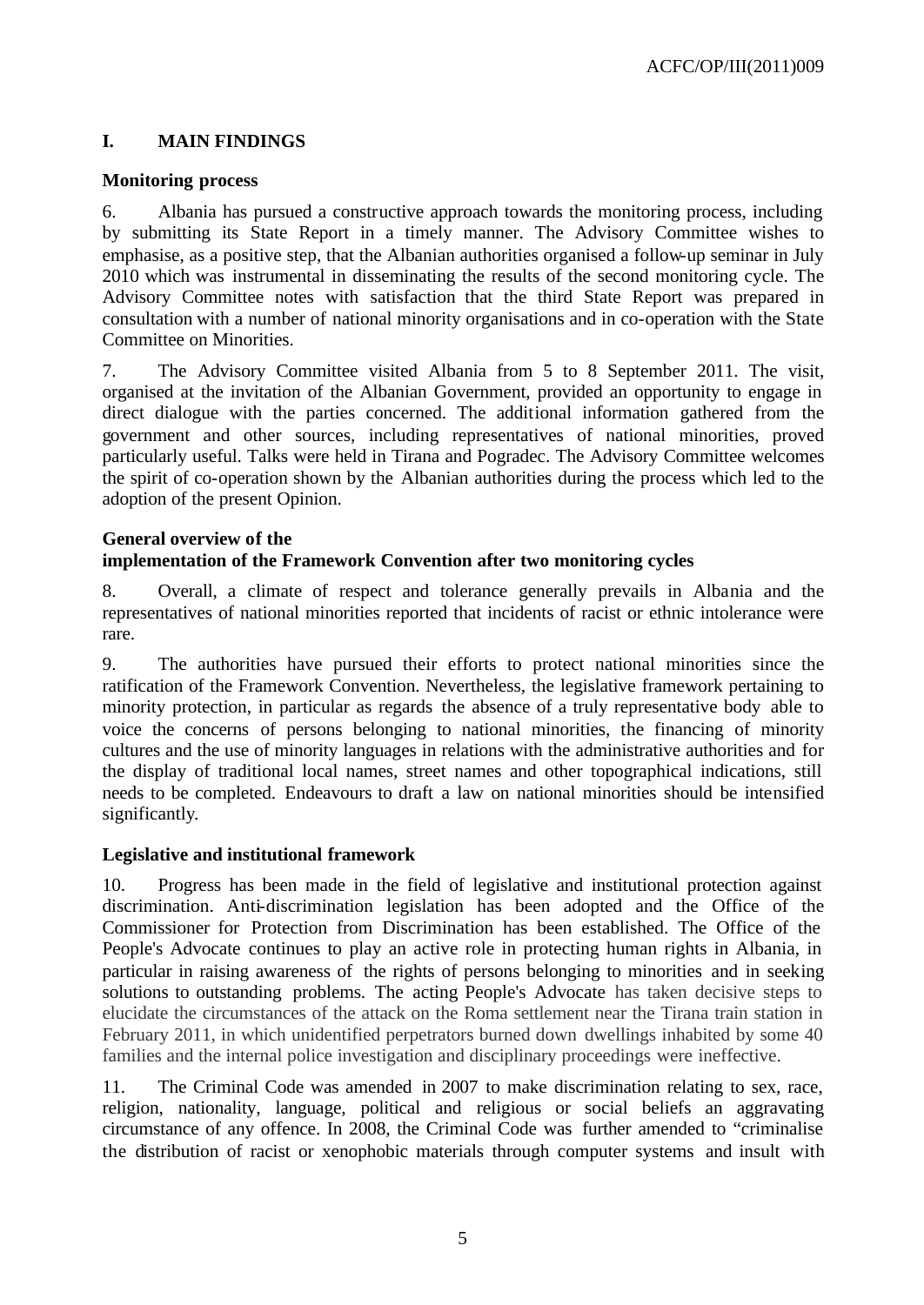racist or xenophobic motives referring to distribution through computers of materials related to genocide, crimes against humanity, racism and xenophobia".

12. The institutional framework for addressing minority issues and structuring the dialogue with representatives of national minorities' representatives remains inadequate. The Advisory Committee notes with concern that the State Committee on Minorities, established in 2004, continues to operate according to the model elaborated at its inception: on the one hand, it is a governmental body answering directly to the Prime Minister, and, on the other hand, its membership, composed of persons belonging to national minorities, makes it a quasirepresentative body appearing to speak on behalf of some national minorities. The Advisory Committee notes in this regard that members of the State Committee are appointed by the authorities without prior consultation of national minorities. The unbalanced composition and the apparent lack of independence of the State Committee on Minorities signify that persons belonging to some national minorities do not benefit from a truly representative body, which can speak on their behalf and defend their interests on issues concerning them.

# **Census and birth certificates**

13. The practice of mandatory recording in birth certificates of the ethnicity of persons belonging to the Greek and Macedonian national minorities, based on the parents' birth certificates rather than on a free declaration by the persons concerned, was abolished in May 2011. This practice, which was restricted only to the Greek and Macedonian minorities and practiced only in the "minority zones", constituted discrimination among persons belonging to different national minorities.

14. It has to be noted that data on ethnicity contained in civil registers has been used by the authorities to grant certain rights to persons belonging to national minorities, for instance to decide on opening classes in a minority language. The Advisory Committee is of the view that, in the absence of *ex-officio* recorded data on ethnic origin, the authorities must systematically review requests from persons belonging to national and "ethno-linguistic" minorities, based on a voluntary and free declaration of ethnicity and the principle of self-identification.

15. A population census was conducted in October 2011 in Albania. The questionnaire used in the census contained, for the first time since the fall of the communist regime in Albania, optional open-ended questions on ethnic origin (nationality) and religion which is to be welcomed.

16. The Advisory Committee notes, however, with concern, that the legislation on the population census was amended just three months prior to the event. The Advisory Committee considers that the provision introducing a fine for an incorrect reply to the que stion on ethnic origin (nationality), in conjunction with the reliance on the data on civil registry, which (given the shortcoming and inaccuracies inherent in the system which existed until recently) cannot be considered to be reliable and accurate, raises issues of compatibility with the principles enshrined in Article 3 of the Framework Convention. In particular, persons belonging to the Greek and Macedonian minorities residing outside of the former "minority zones", whose ethnicity was not entered or was entered incorrectly in their birth certificates, and persons belonging to other minorities, in particular the "ethno-linguistic" ones whose ethnicity was never recorded, have not been granted the right to declare freely their ethnic origin.

17. Given the possibility of applying fines and the resulting calls for a boycott of the census, the Advisory Committee considers that the results of the census should be viewed with the utmost caution and calls on the authorities not to rely exclusively on the data on nationality collected during the census in determining its policy on the protection of national minorities.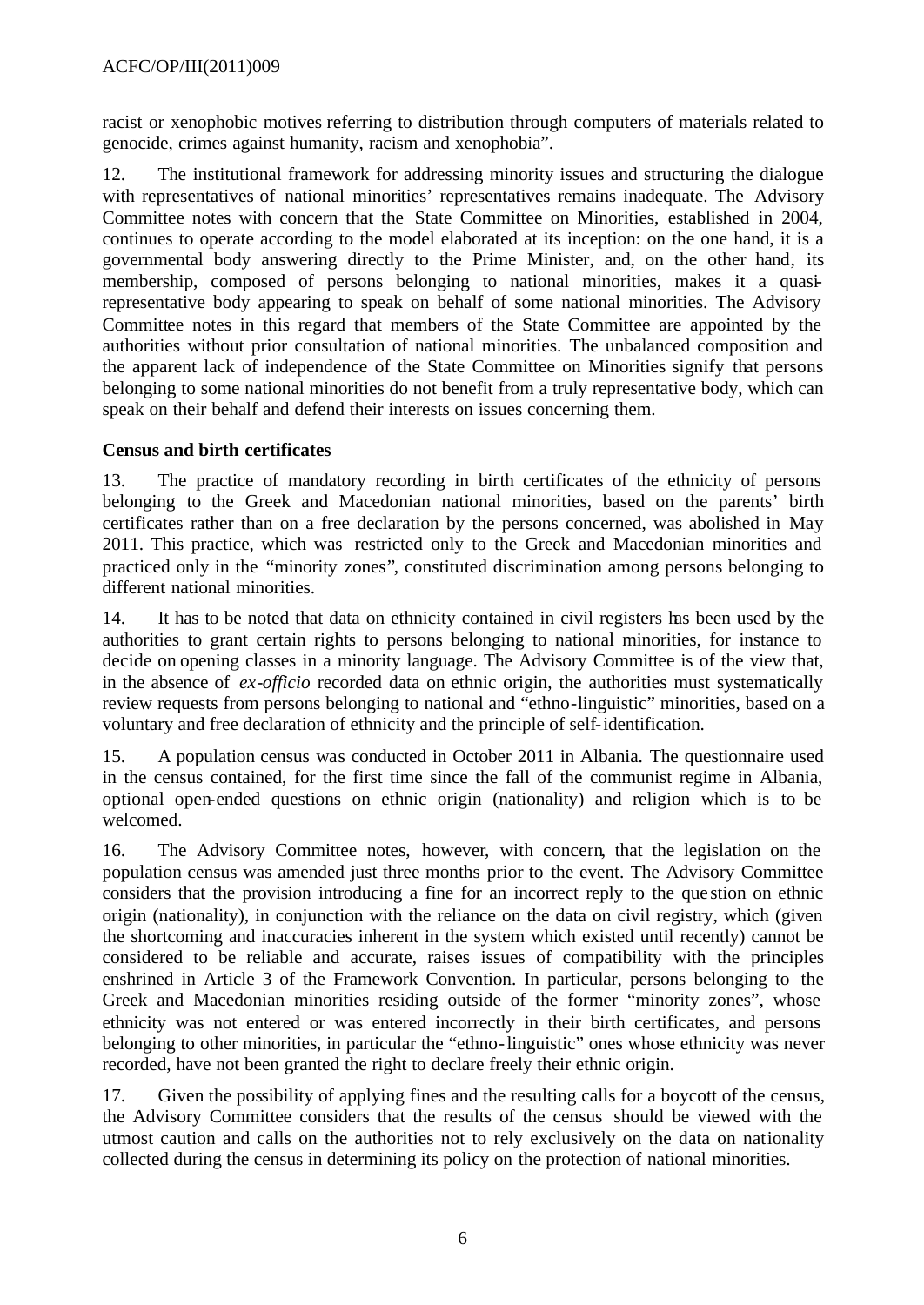### **Intercultural dialogue and tolerance**

18. While a general climate of tolerance and understanding prevails between national minorities and the majority, Albania recorded its first major hate crime in the form of an arson attack against Roma dwellings inhabited by some 40 families in central Tirana in February 2011. The firebombing resulted in some serious injuries and the displacement of large numbers of people. It is of particular concern that law enforcement bodies did not take the necessary steps to protect the victims of this attack.

19. The inadequacy of police reaction demonstrates that more vigorous action must be taken to train the police on human rights and to enforce the Discipline Rules and Regulations of the State Police.

### **Education**

20. The possibilities for learning minority languages and receiving instruction in these languages remain insufficient. Whereas a small number of primary and high schools, withGreek and Macedonian as languages of instruction, continue to operate in the "minority zones" inhabited by a significant number of persons belonging to these minorities, numerous requests for tuition to be organised in these and other minority languages have not been favourably received by the authorities. No classes with Serbian, Montenegrin, Vlach/Aromanian and Romani as languages of instruction have been organised.

#### **Roma**

21. In recent years, the authorities have increased efforts to combat discrimination and integrate the Roma into society, in particular in the framework of the National Strategy for the Improvement of the Living Conditions of the Roma, adopted in 2003. These efforts were followed later by the adoption in 2009 of the National Action Plan 2010-2015 for the Decade of Roma Inclusion, which laid down a set of tasks geared to ensure equal treatment in the areas of education, employment and social protection, housing and infrastructure, access to health care and cultural heritage.

22. Amendments to the legislation on civil registration, which extended the statutory timelimit for registration of a new-born child from 45 to 60 days and abolished fines for late registration of a child, have led to a reduction in the number of cases of unregistered births of Roma children.

23. The authorities have taken significant steps in the schooling of Roma children. Particular efforts have been undertaken to open and support pre-school education facilities in neighbourhoods inhabited by substantial numbers of the Roma. In spite of this, the number of illiterate Roma, both children and adults, remains unacceptably high.

24. The Advisory Committee notes that the authorities acknowledge that Roma children are particularly vulnerable to trafficking, in particular to neighbouring Greece, and thus need special protection and care. The authorities, in addition to ratifying the Council of Europe's Convention on Action against Trafficking in Human Beings, have concluded a number of bilateral agreements with neighbouring countries to create a legal framework for the protection, assistance, repatriation and rehabilitation of victims of trafficking.

25. Despite measures taken by the authorities in recent years, the housing situation of Roma remains worrying. The living conditions faced by the Roma inhabitants of some settlements, without access to running water, sewers and a lack of roads, are a matter of deep concern. It is particularly disturbing that, following a promising start in 2008, the Ministry of Public Works,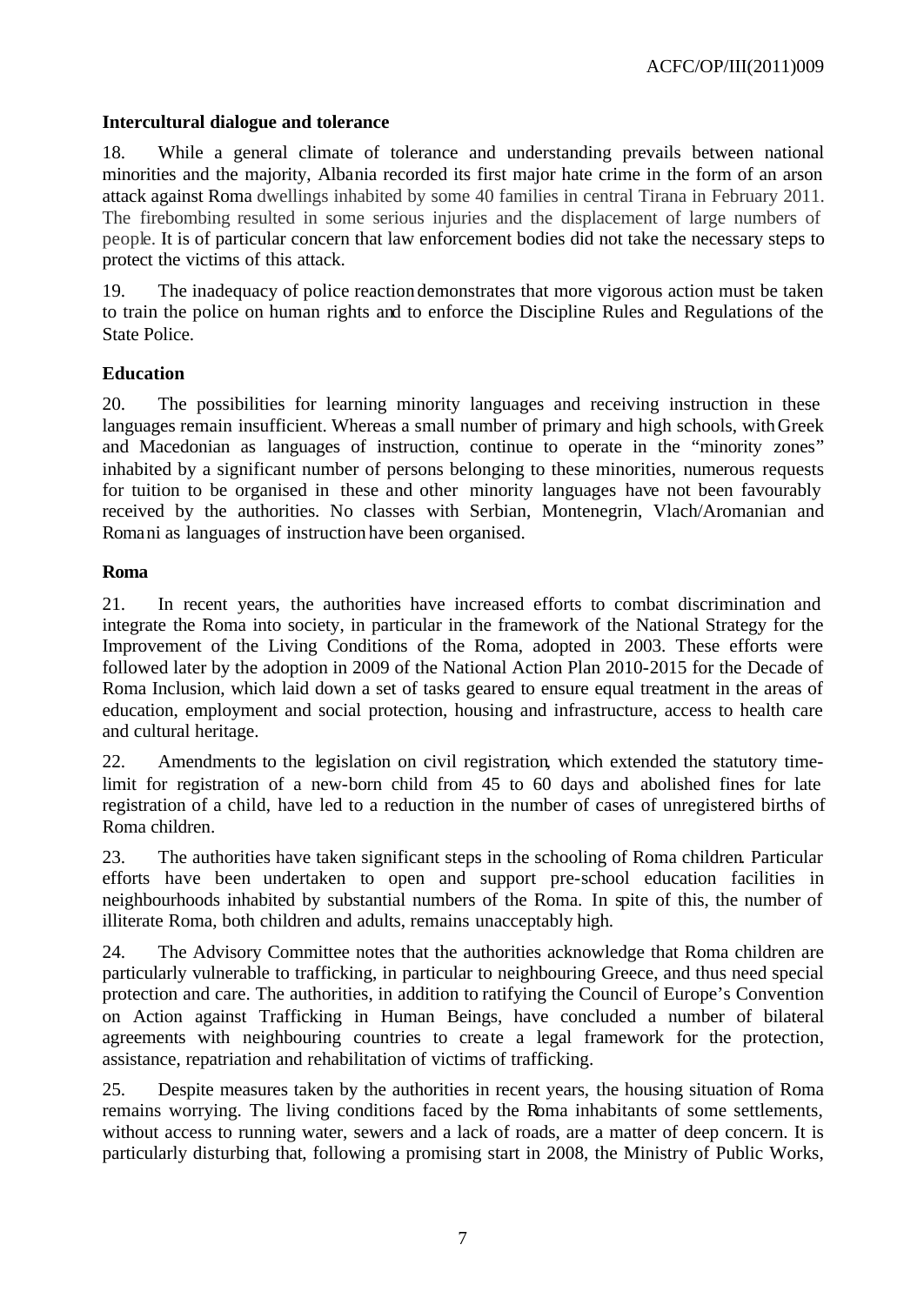Transport and Telecommunication discontinued its funding for housing and infrastructure projects in the most needy Roma communities.

#### **Support for minority cultures**

26. There has been no change since the previous monitoring cycle as regards the development of a policy on supporting minority cultures. Financing of cultural activities of national minorities remains inadequate and unreliable. There are no provisions relating to support for the publication of books in national minority languages. Although the National Plan for the implementation of the Stabilisation and Association Agreement between Albania and the European Union (2007-2013) mentions the creation of a special fund to finance projects aimed at preserving and developing minority cultures, no such fund has yet been established.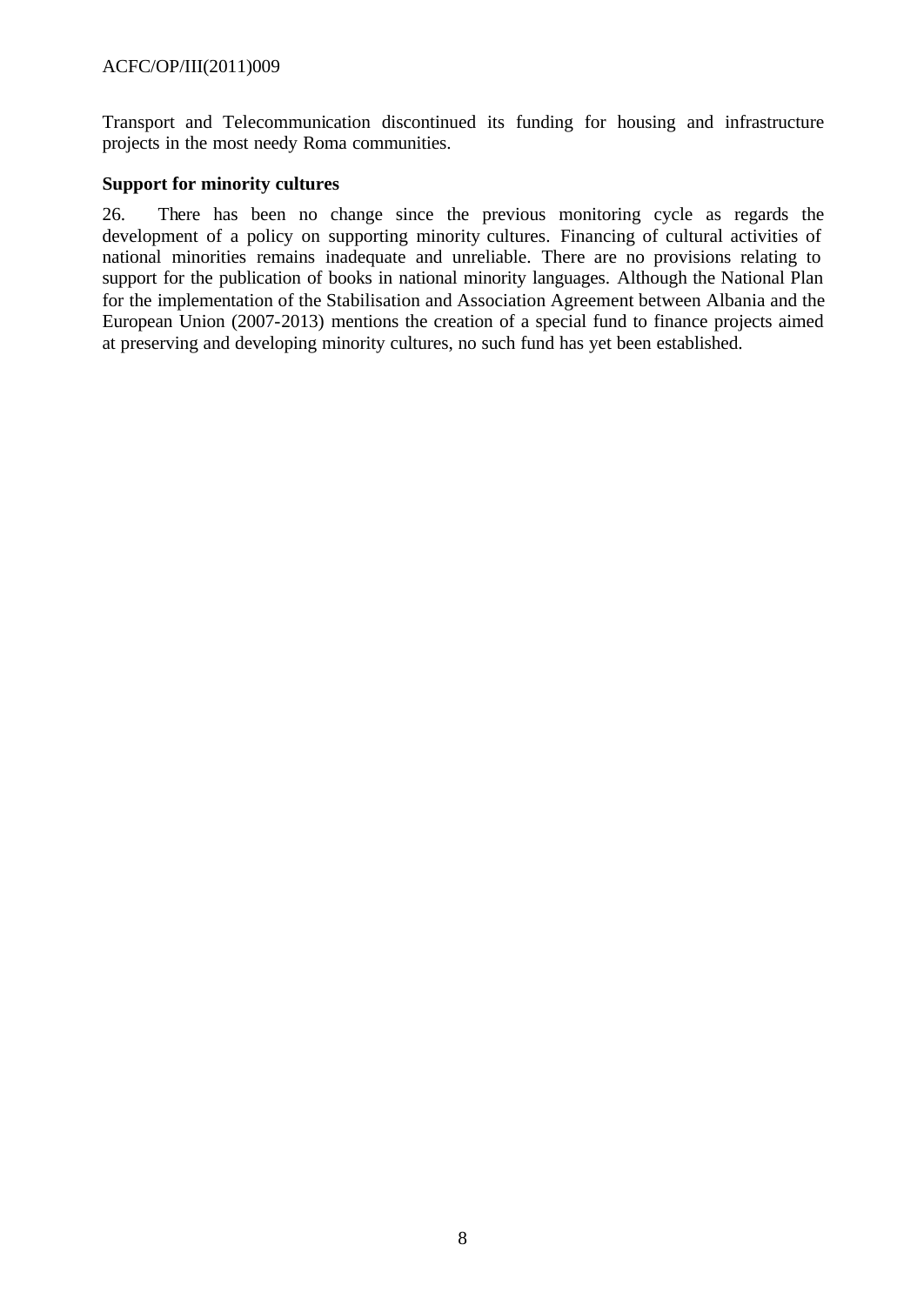# **II. ARTICLE-BY-ARTICLE FINDINGS**

### **Article 1 of the Framework Convention**

# **Ratification of the European Charter for Regional or Minority Languages**

### *Recommendation from the two previous cycles of monitoring*

27. In the previous cycles of monitoring, the Advisory Committee considered that the authorities of Albania should consider signing and ratifying the Charter for Regional or Minority Languages, which was one of the commitments entered into by Albania on its accession to the Council of Europe in  $1995.<sup>1</sup>$ 

### *Present situation*

28. No progress has been registered since the second monitoring cycle. To date, Albania has not yet signed this treaty.

### *Recommendation*

29. The Advisory Committee considers that the authorities should seriously examine the situation, with a view to signing and ratifying the European Charter for Regional or Minority Languages.

# **Article 3 of the Framework Convention**

# **Personal scope of application of the Framework Convention**

### *Recommendation from the two previous cycles of monitoring*

30. In the previous cycles of monitoring, the Advisory Committee considered that the authorities should step up their dialogue with representatives of the Bosniac community and with Egyptians, with a view to meeting their needs for protection and applying the provisions of the Framework Convention to them.

### *Present situation*

31. The Advisory Committee notes that there has been no change since the  $2<sup>nd</sup>$  monitoring cycle in the position of the Albanian authorities concerning the scope of application of the Framework Convention. The authorities recognise two concepts of "national" and "ethnolinguistic" minorities, and according to this view, the essential difference between the two concepts is the existence of a "kin-State", which is a necessary attribute of a "national" minority as compared to an "ethno-linguistic" minority. The Advisory Committee acknowledges the Albanian government's assertion that this differentiation does not result in any discriminatory treatment for either of the two groups. $<sup>2</sup>$ </sup>

http://www.coe.int/t/dghl/monitoring/minorities/3\_FCNMdocs/PDF\_3rd\_SR\_Albania\_en.pdf

l <sup>1</sup> See Opinion No. 189 (1995) of the Parliamentary Assembly of the Council of Europe regarding Albania's commitment "to study, with a view to ratification, [...] the European Charter [...] for Regional or Minority Languages". <sup>2</sup> See the Third Report of the Republic of Albania, ACFC/SR/III(2011)001, pg. 7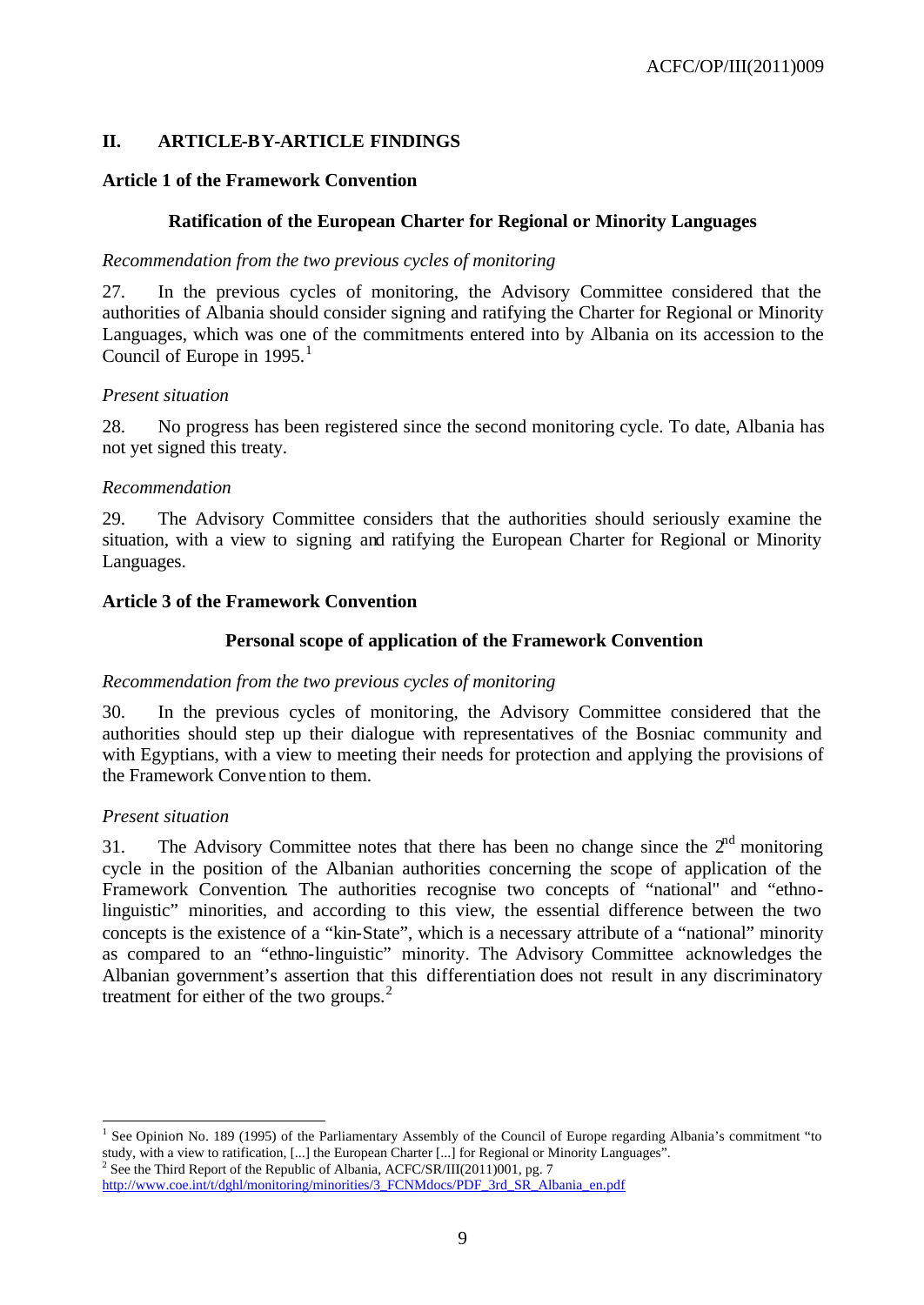32. As already acknowledged by the Advisory Committee in its previous Opinions, the authorities recognise as national minorities the Greek, Macedonian, Montenegrin and Serb national minorities. The Roma and the Aromanians/Vlachs<sup>3</sup> are recognised as "ethno-linguistic" minorities. The requests of persons belonging to other groups, such as Egyptians and Bosniacs, who have expressed in the past their wish to be recognised as persons belonging to a national minority and to benefit from the protection of the Framework Convention, have not been examined by the Albanian authorities and their existence as distinct groups with specific identities has not been acknowledged.<sup>4</sup>

33. The Advisory Committee notes in this context that the adoption of a comprehensive law on national minorities is planned within the framework of the implementation of the National Plan for the implementation of the 2006 Stabilisation and Association Agreement between Albania and the European Union. The Advisory Committee considers that the adoption of such a law would fill the existing gap in the legal and institutional framework pertaining to national minorities in Albania and would help to clarify Albania's policy towards its minorities in particular by establishing proper legal criteria required for recognition as a national minority.

### *Recommendations*

34. The Advisory Committee urges the authorities to consider without further delay the adoption of a comprehensive law on national minorities to fill the existing gaps in legislative provisions and to clarify Albania's policy towards its minorities.

35. The Advisory Committee considers that the authorities, while taking into consideration both the subjective choice and the objective criteria relevant to a person's identity, should favour a more flexible and open approach to the scope of application of the Framework Convention. It requests the authorities to examine, in consultation with those concerned, the possibility of including persons claiming Bosniac and Egyptian identities, in the application of the Framework Convention, in particular as regards their linguistic and cultural interests.

36. The Advisory Committee also urges the authorities to review regularly the established criteria of eligibility for protection under the Framework Convention, as applied to requests from persons belonging to these groups, in order to ensure that these criteria do not have the effect of excluding people from the scope of application of this Convention in a way that is arbitrary or discriminatory, in particular as regards their linguistic and cultural interests.

### **Census and birth certificates**

### *Recommendations from the two previous cycles of monitoring*

37. In the previous cycles of monitoring, the Advisory Committee encouraged the authorities to include a question on ethnic belonging in the general census in 2011 and to ensure that the choices were explained by means of information campaigns.

38. The Advisory Committee also urged the authorities to take the necessary action to ensure that the practice of mandatory recording of people's ethnicity on their birth certificates was abolished.

l <sup>3</sup> The Advisory Committee is aware that certain persons belonging to the Aromanian/Vlach minority consider that two distinct groups exist within this minority, while others consider there to be one single group.<br><sup>4</sup> See also the Fourth ECPI Penort on Albania, adopted 15 December 2009, CPI (20)

See also the Fourth ECRI Report on Albania, adopted 15 December 2009, CRI (2010)1 §§ 96-105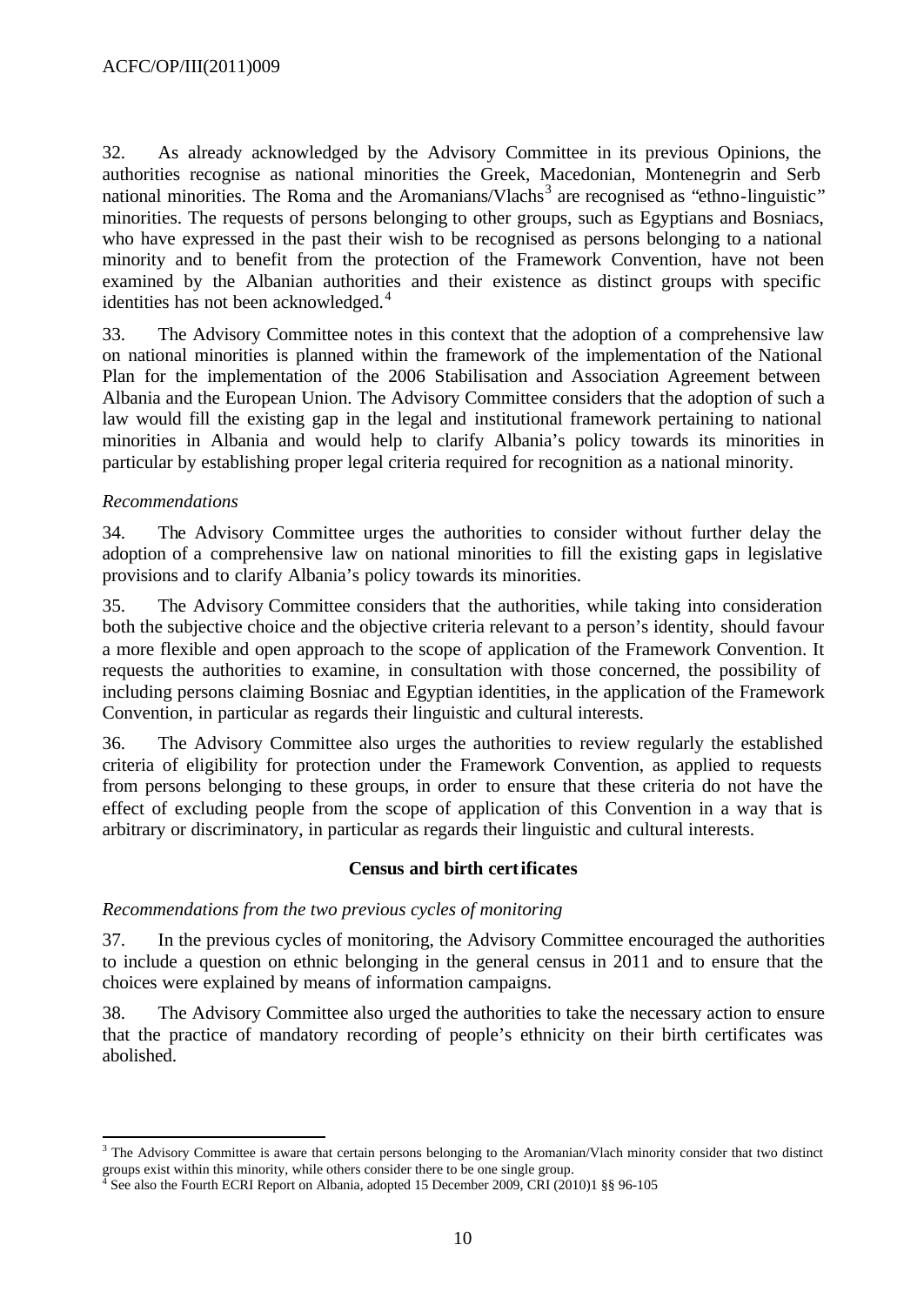#### *Present situation*

39. The Albanian Government decided in May 2011 to abolish the practice, carried over from the communist regime, of mandatory recording in birth certificates of the ethnicity of persons belonging to the Greek and Macedonian national minorities, based on the parents' birth certificates rather than on a free declaration by the persons concerned. This practice, which was restricted only to the Greek and Macedonian minorities and practiced only in the former "minority zones"<sup>5</sup>, constituted discrimination among persons belonging to different national minorities.

40. The ethnicity of persons belonging to the Vlach/Aromanian minority and to the Roma minority who, according the terminology of the State Report, are defined as "ethno-linguistic" minorities, had not been recorded in birth certificates or otherwise by the authorities. This resulted in the impossibility for persons belonging to these minorities to exercise rights granted to the other ethnic groups, recognised as national minorities.

41. While welcoming the end of this practice, which raised issues of compatibility with the principles of Article 3 of the Framework Convention, the Advisory Committee notes that data on ethnicity contained in the civil registers have been used by the authorities to grant certain rights to persons belonging to national minorities, for instance to decide on opening classes in a minority language. The Advisory Committee is of the view that, in the absence of *ex-officio* recorded data on ethnic origin, the authorities must systematically review requests from persons belonging to national and "ethno-linguistic" minorities, based on a voluntary and free declaration of ethnicity and the principle of self-identification.

42. The Advisory Committee notes that there are no reliable statistics on the ethnic composition of Albania, since the question of ethnic affiliation has not been asked in any census since the end of the communist dictatorship in Albania. In this respect, the Advisory Committee recalls that already in its first Opinion, it noted the extremely wide variation in the estimated number of persons belonging to national minorities.

43. The Advisory Committee notes that a population census has recently been conducted in October 2011 in Albania. The Advisory Committee further notes that the questionnaire used in the census was drafted in accordance with the United Nations Economic Commission for Europe and the Statistical Office of the European Communities (EUROSTAT) Recommendations for 2010 Censuses of Population and Housing. This questionnaire contained, for the first time since the fall of the communist regime in Albania, optional open-ended questions on ethnic origin (nationality), and religion. The Advisory Committee is concerned that the available options did not allow the respondents to indicate more than one ethnic affiliation or more than one language as mother tongue, which is contrary to the Conference of European Statisticians Recommendations for the 2010 Censuses of Population and Housing. <sup>6</sup>

44. The Advisory Committee notes with concern that the Law on the General Census of Population and Housing of 26 October 2000 was amended in July 2011 just three months before the census. National minority organisations in Albania have expressed concerns regarding the newly introduced Article 20 of this Law, which both introduced a 100.000 ALL (700 EUR) fine

<sup>&</sup>lt;sup>5</sup> "Minority zones" are particular districts (Gjirokastër, Sarandë and Delvinë for persons belonging to the Greek minority, and districts of Korçë (municipality of Liqenas) and Devolli (municipality of Vernik) for persons belonging to the Macedonian minority) categorised as such under the communist regime, inhabited by substantial numbers of persons belonging to national minorities.

<sup>&</sup>lt;sup>6</sup> Conference of European Statisticians Recommendations for the 2010 Censuses of Population and Housing, prepared in cooperation with the Statistical Office of the European Communities (EUROSTAT) and the United Nations Economic Commission for Europe, paragraph 426: "respondents should be free to indicate more than one ethnic affiliation or a combination of ethnic affiliations if they wish so", paragraph 431: "Questions will generally refer to one language only. Multiple languages may be required for the mother tongue and main languages of minority groups".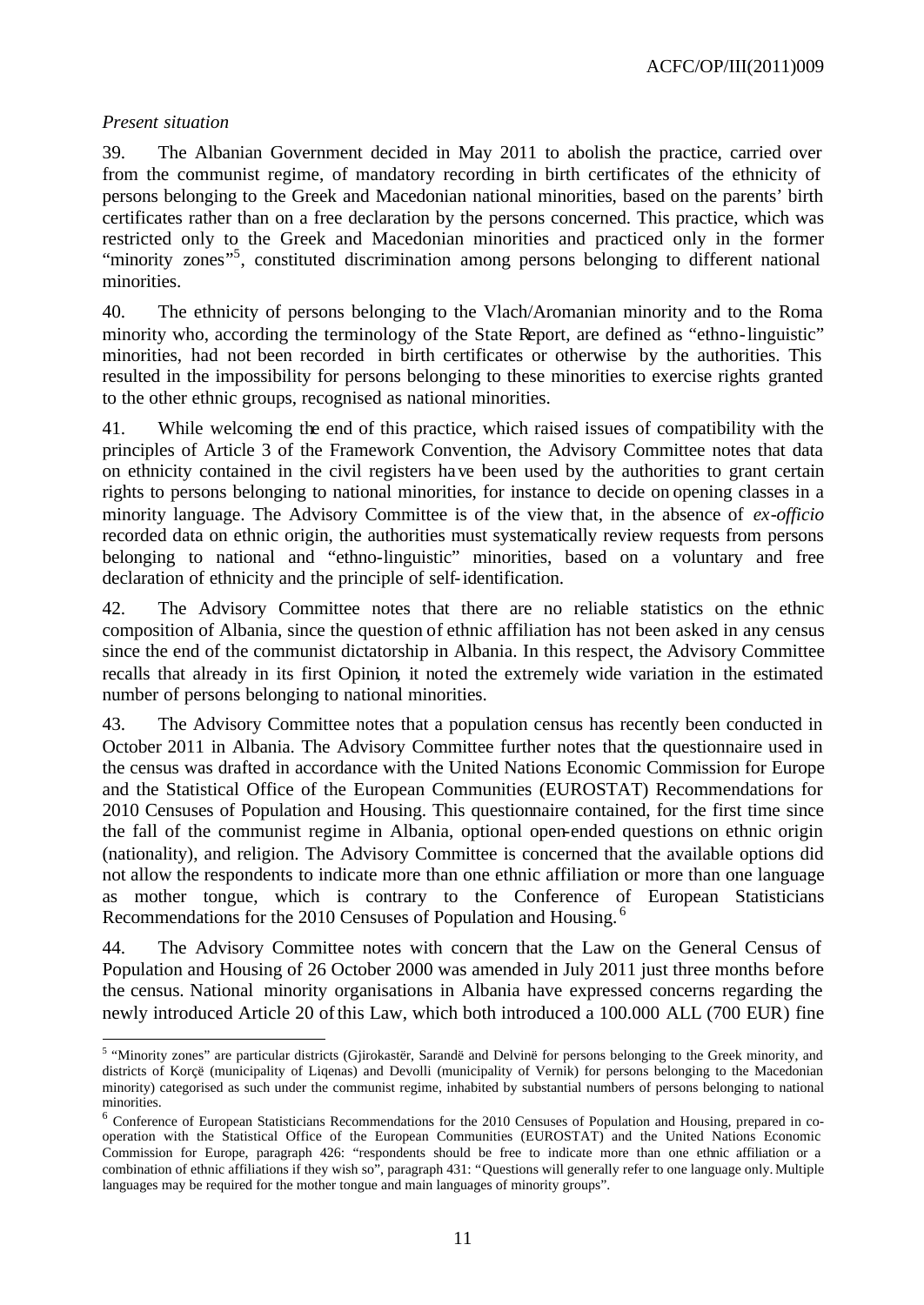for incorrect replies to the questionnaire and determined that a reply would be considered incorrect if it did not correspond with data contained in the civil registry.

45. The Advisory Committee considers that the provision introducing a fine for an incorrect reply to the question on ethnic origin (nationality), in conjunction with the reliance on the data on civil registry, which (given the shortcoming and inaccuracies inherent in the system in existence until recently) cannot be considered to be reliable and accurate, raises issues of compatibility with the principles enshrined in Article 3 of the Framework Convention. In particular, persons belonging to the Greek and Macedonian minorities residing outside the former "minority zones", whose ethnicity was not entered or was entered incorrectly in their birth certificates, and persons belonging to other minorities, in particular the "ethno-linguistic" ones whose ethnicity was never recorded, have not been granted the right to declare freely their ethnic origin.

46. The Advisory Committee considers that the mere threat of a fine constitutes an intimidating factor and gravely compromises the right to self-identification of persons belonging to national minorities. This view was confirmed by representatives of national minorities, who discussed this issue at length with the Advisory Committee. In this context, the Advisory Committee regrets to note that a number of organisations representing national minorities called for the boycott of the census. At the time of the adoption of this Opinion, the Advisory Committee is not in a position to ascertain how many persons refused to answer the question on ethnicity (nationality) and whether the threat of a fine influenced the persons who did answer this question. However, given the possibility of applying fines and the resulting calls for a boycott of the census, the Advisory Committee considers that the results of the census must be viewed with the utmost caution and calls on the authorities not to rely exclusively on the data on nationality collected during the census in determining its policy on national minorities.

47. The Advisory Committee considers that, given the controversies surrounding the census and its identified shortcomings, the authorities should systematically respect the principle of free self-identification, while taking into consideration both the subjective choice and the objective criteria relevant to a person's identity, when granting rights to persons belonging to national and "ethno-linguistic" minorities. This is particularly important as regards opening classes in a minority language, when deciding on the right to use a minority language in relations with administrative authorities and for displaying local names, street names and other topographical indications.

# *Recommendations*

48. The Advisory Committee calls on the authorities to observe strictly the right to selfidentification, while taking into consideration both the subjective choice and the objective criteria relevant to a person's identity, and to abstain from any pressure impacting on the free choice of the persons concerned. In particular, the Advisory Committee urges the authorities not to apply any fines on persons exercising their right to free self-identification.

49. The Advisory Committee encourages the authorities to process the census data in strict conformity with the principle of self-identification and with the recommendations of the Conference of European Statisticians, in order to ensure that reliable figures in respect of the ethnic composition of the population are collected.

50. The Advisory Committee encourages the authorities to adopt additional measures aimed at collecting reliable socio-economic data disaggregated by ethnicity (nationality), age, gender and geographical distribution, in all relevant fields, and to this end, develop adequate methods of ethnic data collection while fully respecting the principle of self-identification and in accordance with international standards on personal data protection.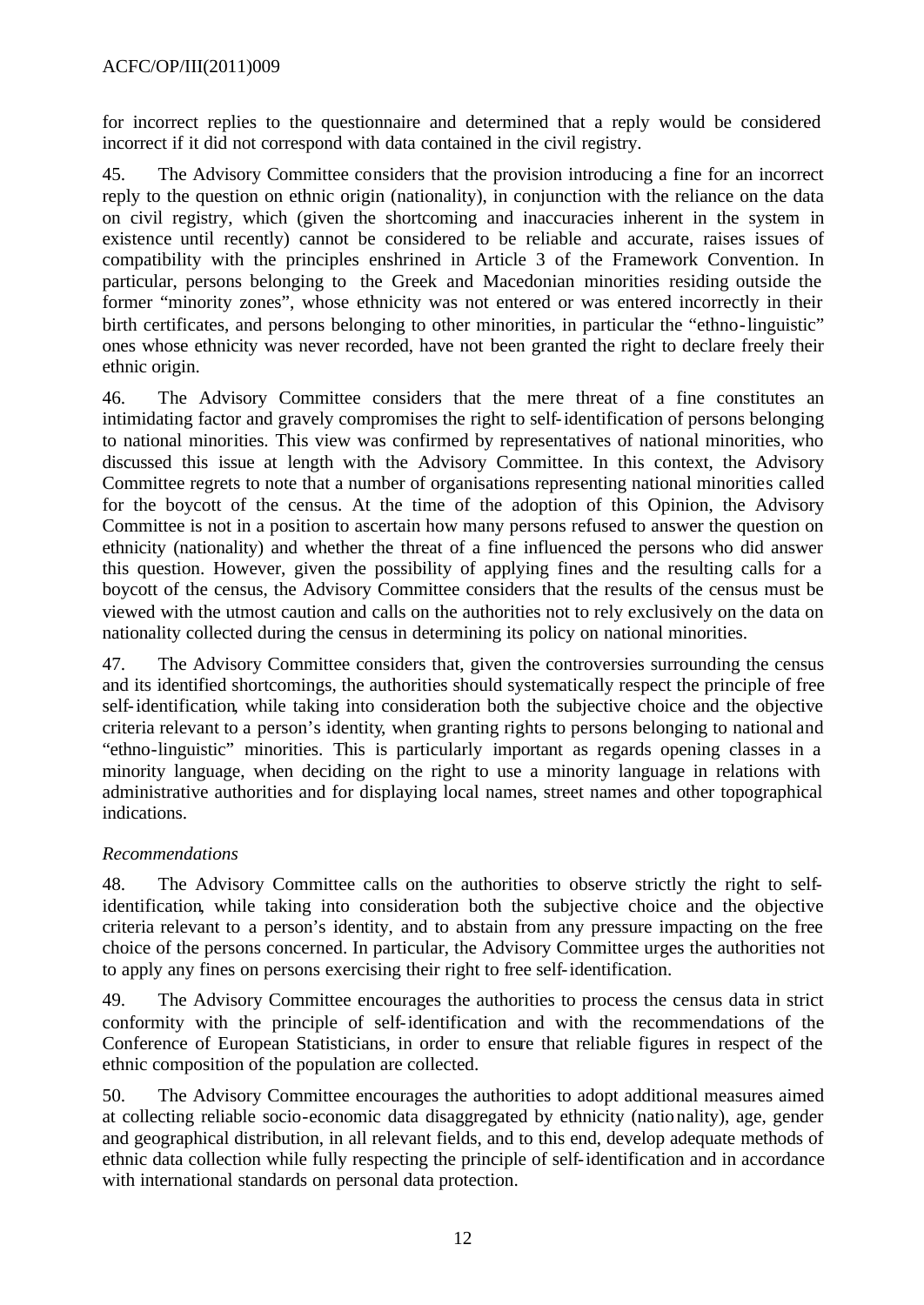51. The Advisory Committee calls on the authorities not to condition the exercise of any rights provided for in the Framework Convention on the results of the census of 2011.

# **Article 4 of the Framework Convention**

# **Legislative framework for prohibiting discrimination**

#### *Recommendation from the two previous cycles of monitoring*

52. In the previous cycles of monitoring, the Advisory Committee encouraged the authorities to complete the legislation prohibiting discrimination, notably against persons belonging to minorities, so as to ensure that all relevant areas were covered.

#### *Present situation*

53. The Advisory Committee welcomes the adoption, in February 2010, of the Law on Protection from Discrimination which aimed to base the Albanian legislation in this field on the standards laid down in the European Council Directive on Racial Equality (2000/43/EC), and the European Council Directive on Employment Equality (2000/78/EC). This law provides protection and prohibits discrimination, in particular, on racial, ethnic, national or religious grounds and establishes legal jurisdiction in procedures alleging breaches of its provisions. The Advisory Committee notes in particular the shifting of the burden of proof and the provision allowing third parties to intervene as *amicus curiae* in cases of discrimination.

54. The Advisory Committee welcomes the appointment, in April 2010, of the Commissioner for Protection from Discrimination (CPD), who has been empowered, together with the courts, to enforce the law and, in particular, to examine complaints from individuals, conduct administrative investigations, impose sanctions, and represent the complainants before judicial bodies in civil cases. The Commissioner can also make recommendations and conduct awareness-raising activities.

55. The Advisory Committee notes that, according to the information available in September 2011, the Commissioner received 10 complaints, including one concerning the displacement of a Roma settlement by the police in Tirana. In this particular case, based on the information received, the Commissioner lodged the complaint against the police and the procedure is ongoing.

56. The Advisory Committee notes that the Commissioner has organised a number of awareness-raising activities amongst the public in co-operation with the Ministry of Labour and Social Affairs. It notes however that, in spite of these efforts, general awareness of the provisions of the law among the public and key professional groups remains low.

### *Recommendation*

57. The Advisory Committee encourages the authorities to maintain their support for the activities of the Office of the Commissioner for Protection from Discrimination by continuing to provide it with appropriate resources, including financial ones, in order to allow the Office to fulfil its duties effectively and independently and to increase the monitoring of alleged cases of discrimination.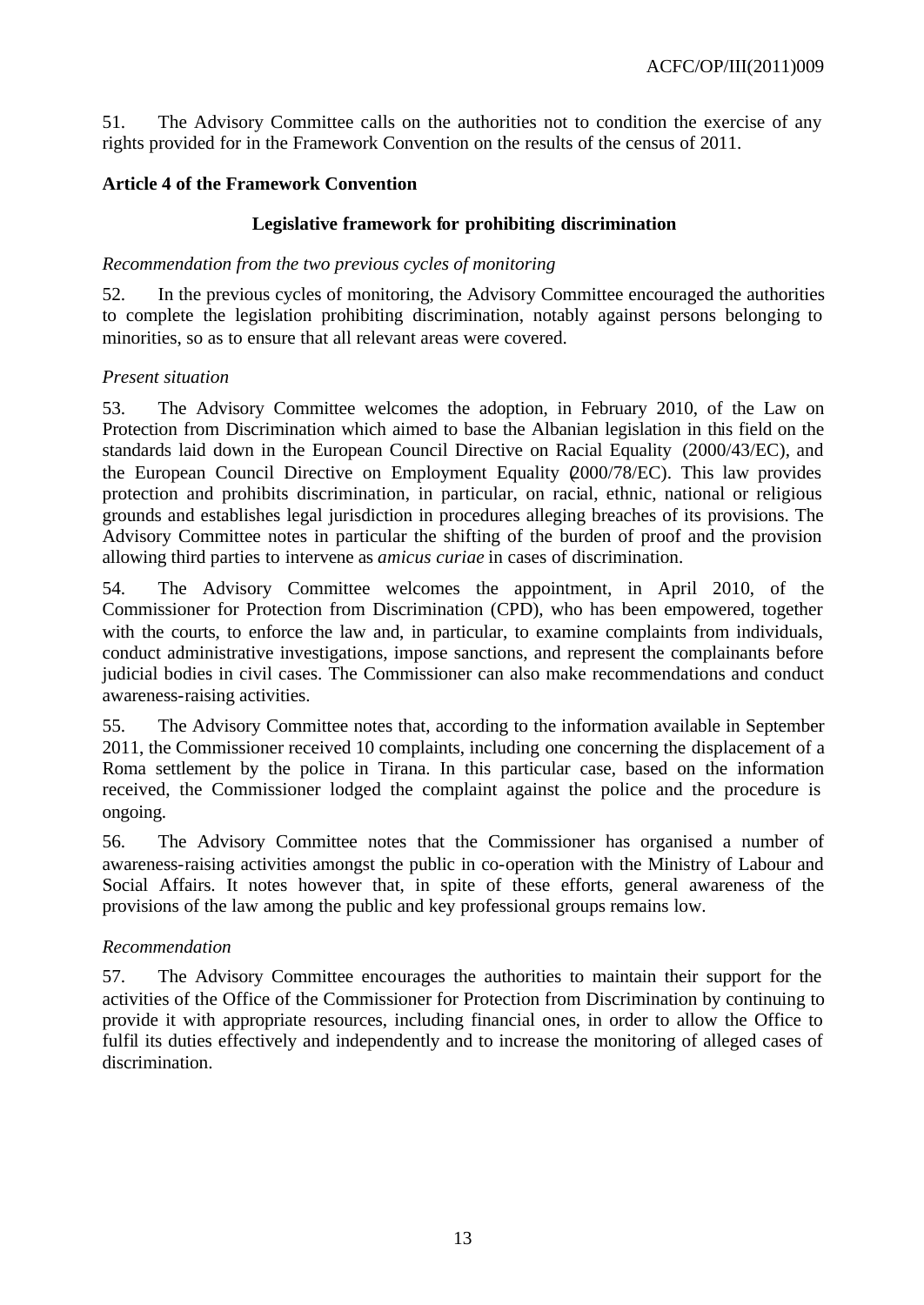# **Monitoring discrimination and available remedies**

#### *Recommendations from the two previous cycles of monitoring*

58. In the previous cycles of monitoring, the Advisory Committee asked the authorities to develop campaigns to make both the general public and national minorities aware of the means of redress available in the event of discrimination.

### *Present situation*

59. The Advisory Committee welcomes the amendments made to the Criminal Code in 2007 in order to make discrimination relating to sex, race, religion, nationality, language, political and religious or social beliefs the aggravating circumstance of any offence. In 2008, the Criminal Code was amended further to "criminalise the distribution of racist or xenophobic materials through computer systems and insult for racist or xenophobic motives referring to distribution through computers of materials related to genocide, crimes against humanity, racism and xenophobia".

60. The Advisory Committee notes with interest that certain training activities have been organised, following the enactment of the amendments to the Criminal Code. These have focused in particular on human rights issues and the implementation of the new legislative provisions pertaining to discrimination, racism and hate crimes.

#### *Recommendation*

61. The Advisory Committee encourages the authorities to prevent, investigate and prosecute perpetrators of offences committed with racial or xenophobic motives and to provide for constant monitoring of this phenomenon within society.

### **Office of the People's Advocate**

### *Recommendation from the two previous cycles of monitoring*

62. In the previous cycles of monitoring, the Advisory Committee asked for the People's Advocate to put more emphasis on overcoming indirect discrimination in cases involving persons belonging to national minorities.

#### *Present situation*

63. The Advisory Committee notes that the Office of the People's Advocate continues to play an active role in protecting human rights in Albania, in particular, in raising public awareness of the rights of persons belonging to national minorities and in seeking solutions to outstanding problems. In this context, the Advisory Committee welcomes a National Seminar on "Albanian Society - Challenges and non-discrimination." This took place in December 2010 and was organised by the Office of the People's Advocate in collaboration with the Commissioner for Protection from Discrimination, the Ministry of Interior, the Ministry of Labour, Social Affairs and Equal Opportunities, as well as by a number of important civil society actors.

64. The Advisory Committee notes that the acting People's Advocate and her Office are well-known in Albania and enjoy a high degree of trust from the public as well as from the authorities. Although the People's Advocate decisions are non-binding, the authorities have implemented a number of her recommendations.

65. The Advisory Committee notes that, in 2010, the Office of the People's Advocate handled 3,264 applications, of which only 10 cases were lodged by the Roma alleging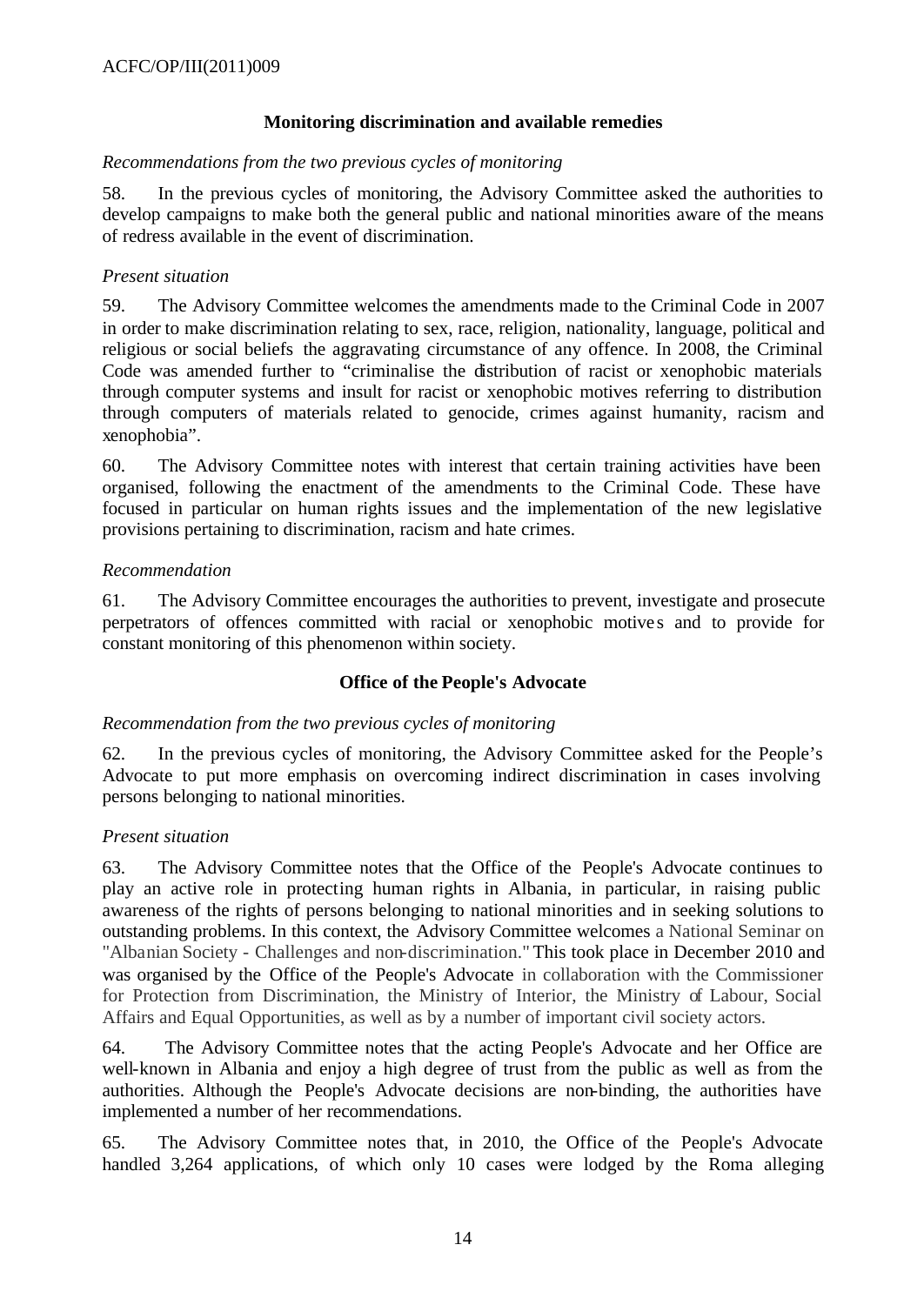discrimination on ethnic grounds. A number of these applications, which concerned the alleged delay in registration procedures by the Office of the Civil Shkoder Municipality, were satisfactorily resolved.

66. The Advisory Committee welcomes in particular the action taken by the People's Advocate to elucidate the circumstances of the attack on the Roma settlement near the Tirana train station in February 2011, in which unidentified perpetrators attacked and burned down dwellings inhabited by some 40 families, whilst the police failed to take appropriate measures to protect these people. In particular, the Advisory Committee welcomes the action taken by the Office of the People's Advocate to identify shortcomings in the internal police investigation and disciplinary proceedings.

### *Recommendation*

67. The Advisory Committee urges the authorities to continue providing the Office of the People's Advocate with the appropriate level of financial and human resources, in order to allow it to fulfil its duties effectively and independently.

#### **Socio-economic situation of the Roma**

#### *Recommendations from the two previous cycles of monitoring*

68. In the previous cycles of monitoring, the Advisory Committee urged the authorities to include Roma in the population register, to step up their efforts, in conjunction with municipalities and associations active in this area and to make Roma parents aware of their obligation to register their children's births.

69. The Advisory Committee further called on the authorities to intensify their efforts to implement the National Strategy on the Roma, in particular by specifying the division of responsibilities among central government, local authorities and non-governmental organisations, by providing for appropriate budgetary funding and resources and by taking steps to collect statistical data on the situation of Roma and developing assessment indicators for the strategy.

70. The Advisory Committee also asked the authorities to ensure that evicted persons were treated equally in relation to re-housing and, in particular, that specific monitoring would be undertaken regarding the re-housing of persons belonging to the Roma minority.

### *Present situation*

71. The Advisory Committee notes that for some years the authorities have increased efforts to combat discrimination and integrate Roma into society, in particular in the framework of the National Strategy for the Improvement of the Living Conditions of the Roma adopted in 2003, followed later by the adoption in 2009 of the National Action Plan 2010-2015 for the Decade of Roma Inclusion. This plan laid down a set of tasks geared to ensure equal treatment in the areas of education, employment and social protection, housing and infrastructure, access to health care and cultural heritage.

72. The Advisory Committee notes in this context that the budgetary provisions for the Action Plan constitute only a potential source of funding, thus endangering the effective implementation of the activities listed in the Plan. The Advisory Committee considers that the lack of resources will have a negative impact on the achievement of the objectives laid down in the Plan.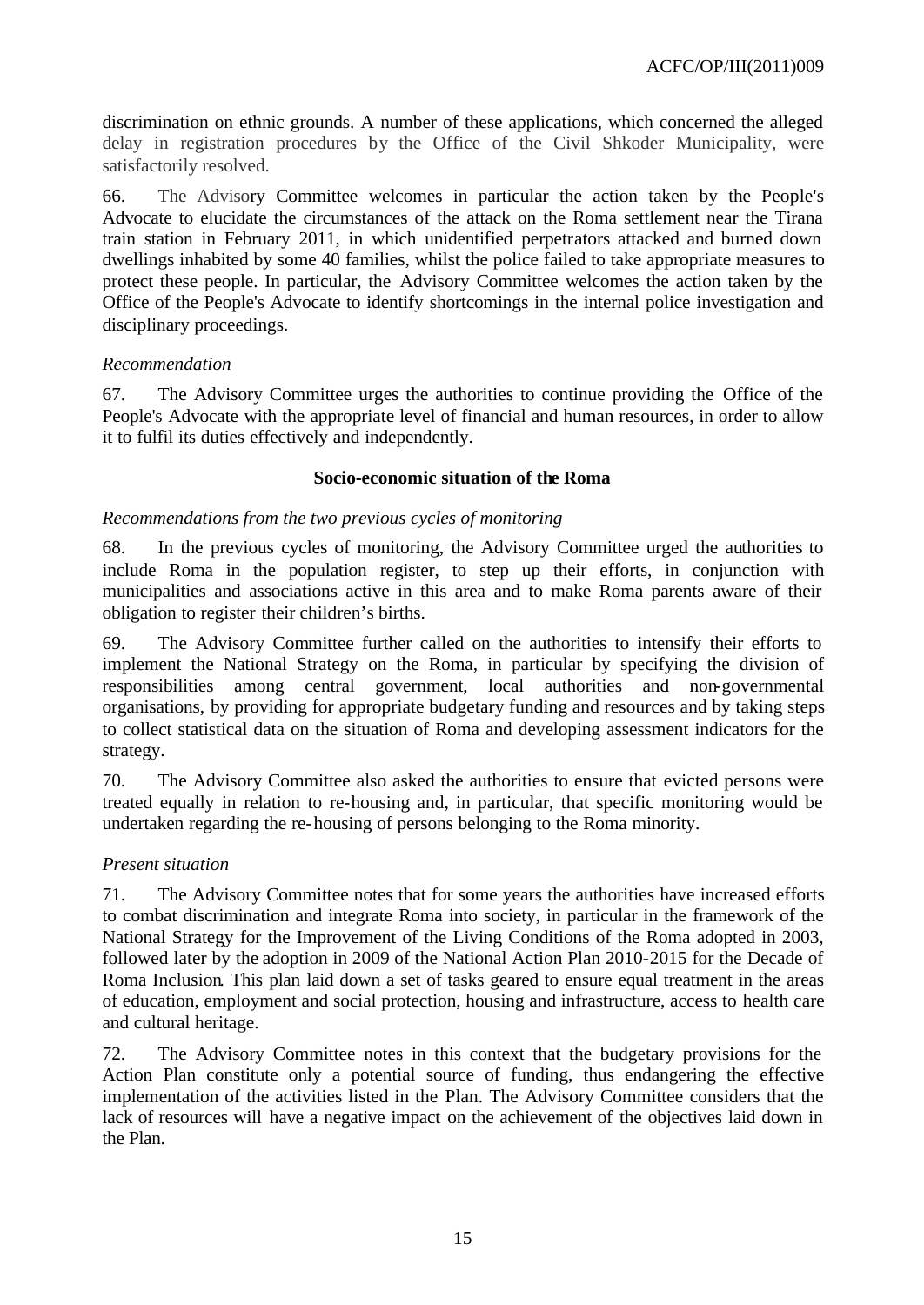73. The Advisory Committee welcomes the amendments to the legislation on civil registration which extended the statutory time-limit for registration of a new-born child from 45 to 60 days, abolished fines for late registration and the need for initiating a court procedure in order to register a child outside the time-limit. The authorities also introduced the financial incentive of paying a bonus of 5,000 ALL to families for registering a birth within a prescribed time limit. According to the information provided by Roma representatives to the Advisory Committee, these steps have led to a reduction in the number of cases of unregistered births of Roma children.

74. The Advisory Committee notes in this context that the above steps taken by the authorities, together with the circular of the Ministry of Education and Science of 2006, which permitted school enrolment of Roma children without birth certificates, has already yielded already some positive results by increasing the number of Roma children attending classes.

75. The Advisory Committee also notes that a number of projects, aimed at improving the social inclusion of Roma and Egyptians, have been implemented in co-operation with the UNDP, civil society and the authorities. These included assistance with civil registration through the training of court officials and lawyers and an awareness-raising campaign among Roma and Egyptians, vocational training of Roma, including that of Roma health mediators and teaching assistants. Further measures included an increase in the participation of Roma and Egyptians in local decision-making through their collaboration in the development and implementation of various infrastructure projects, such as the establishment of pre-schools, connecting homes to water and sewage networks and refuse collection.

76. The Advisory Committee notes that the Ministry of Public Works, Transport and Telecommunication allocated an amount of 30 million ALL in the budget for 2008 to finance housing construction and infrastructure projects (running water, sewage treatment) in the municipalities of Kuçova, Bilisht and Pojan. The Advisory Committee regrets to find that, despite these measures, the living conditions in some Roma settlements remain inadequate. Lack of sanitation, livestock waste and insufficient refuse collection create serious dangers to human health and pose serious epidemiological risks. The Advisory Committee was very concerned to learn that, in such circumstances, no funding had been allocated in 2009 and 2010 in order to continue the necessary investments in the most needy Roma neighbourhoods.

### *Recommendations*

77. The Advisory Committee strongly urges the authorities to exert more effort to prevent, combat and sanction the inequality and discrimination suffered consistently by the Roma. The authorities must step up their efforts, in particular at local level, to improve the living conditions of Roma and to promote their integration into society. The authorities should ensure that the persons concerned have the possibility to participate effectively in the consultation and decisionmaking processes regarding such improvements.

78. The Advisory Committee urges the authorities to guarantee the funding necessary for the effective implementation of the National Action Plan 2010-2015 and other infrastructure projects.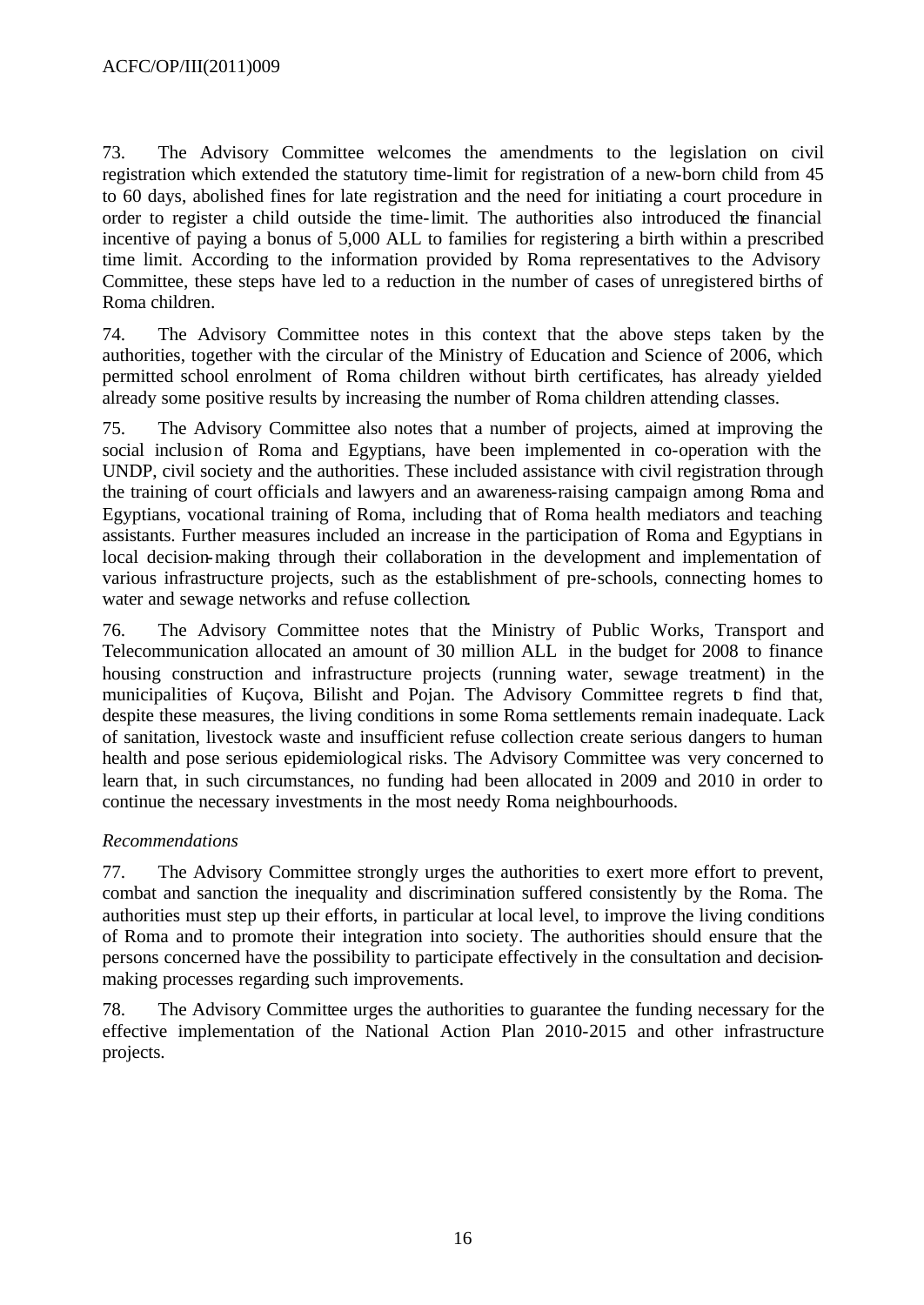# **Article 5 of the Framework Convention**

### **Policy on supporting minority cultures**

#### *Recommendation from the two previous cycles of monitoring*

79. In the previous cycles of monitoring, the Advisory Committee asked the authorities to develop a genuine policy on supporting minority cultures, by setting up a special fund to promote minority cultural identities.

### *Present situation*

80. The Advisory Committee notes with regret that there has been no change since the previous monitoring cycle as regards the development of a policy on supporting minority cultures. Although the National Plan for the implementation of the Stabilisation and Association Agreement between Albania and the European Union (2007-2013) mentions the creation of a special fund to finance projects aimed at preserving and developing minority cultures, no such fund has yet been established.

81. It is particularly worrying that, according to the State Report, support to national minority cultures consisted in 2009 solely of the Ministry of Tourism, Culture, Youth and Sports providing a financial contribution to two cultural events: "The Day of Roma Traditional Music" and "Albania in symbiosis with minorities" and to the National Folkloric Festival in Gjirokastër, and of the publication of a magazine focusing on the culture and social issues of the Roma.

82. There are no provisions relating to support for the publication of books in national minority languages.

#### *Recommendation*

83. The Advisory Committee urges the Albanian authorities develop a genuine policy on supporting minority cultures and set up a fund to promote minority cultural identities, as envisaged in the National Action Plan for the implementation of the Stabilisation and Association Agreement between Albania and the European Union.

### **Article 6 of the Framework Convention**

### **Tolerance and intercultural dialogue**

#### *Recommendation from the two previous cycles of monitoring*

84. In the previous cycles of monitoring, the Advisory Committee called on the authorities to take additional measures to tackle incidents of intolerance and hostility, in particular against the Roma, by raising awareness of the needs of these communities, in particular among professional groups, such as law enforcement officers, the judiciary and the media .

### *Present situation*

85. The Advisory Committee notes that a climate of respect and tolerance generally prevails in Albania and that the representatives of national minorities reported that incidents of racist or ethnic intolerance were rare.

86. The Advisory Committee notes with deep concern the arson attack against Roma dwellings inhabited by some 40 families in central Tirana in February 2011 which resulted in some serious injuries and the displacement of large numbers of people, including many children (see also the comment under Article 4 above). The victims were made homeless by the attack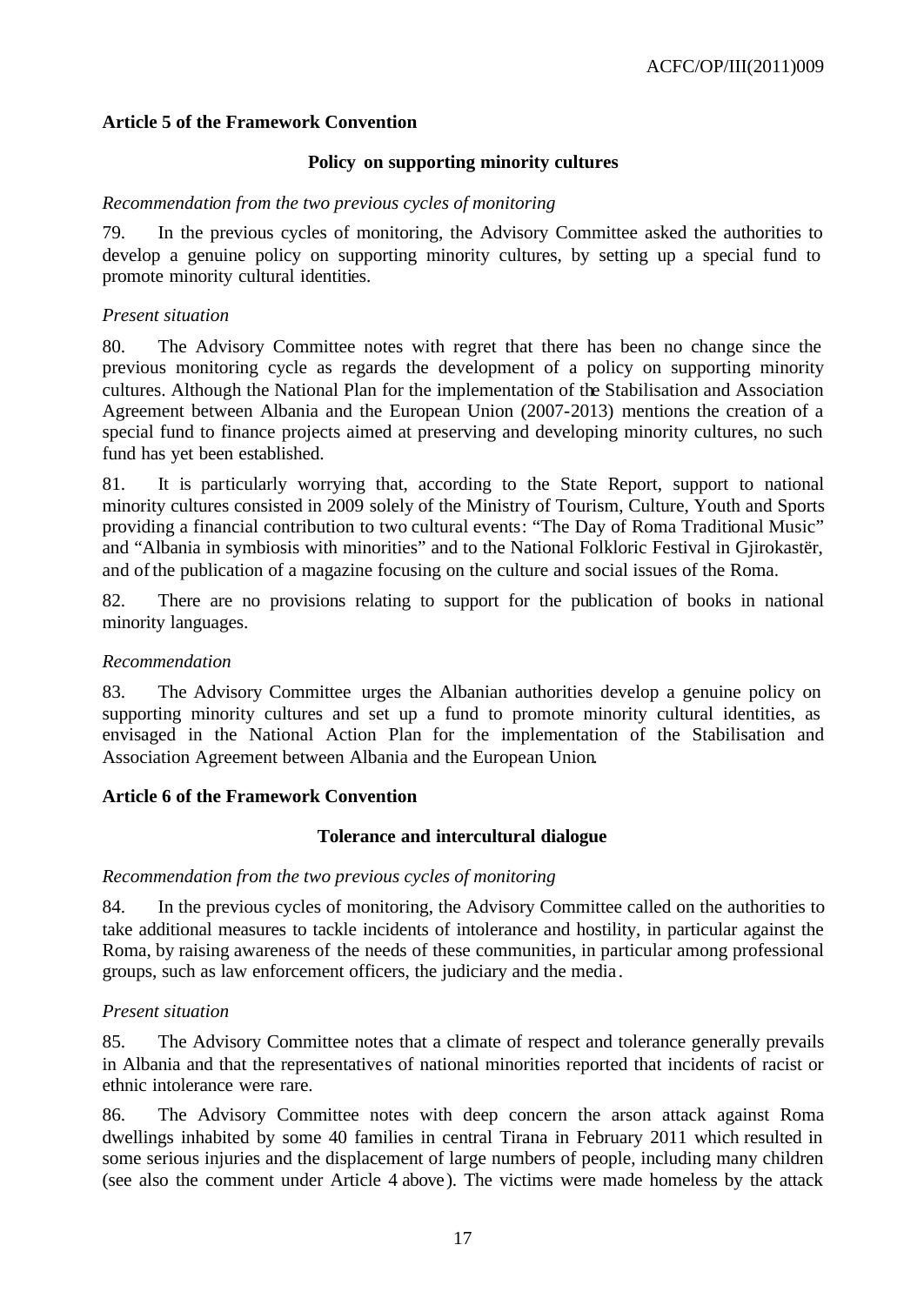and have not yet been provided with appropriate housing. At the time of the visit of the Advisory Committee, they were living in tents, in spite of repeated promises that they would be given appropriate housing before the onset of winter. The situation of the arson victims was exacerbated by the fact that they were settled temporarily in the outskirts of the city, without adequate access to schools and employment.

87. It is of particular concern to the Advisory Committee that law enforcement bodies did not take the necessary steps to protect the victims of this attack. For example, at the time of the Advisory Committee's visit, their complaints had not been properly registered, investigations of the crimes committed had not been carried out and the court's final verdict was still pending. Such an attitude on the part of the police indicates their apparent lack of awareness of antidiscrimination issues and even racial prejudice.

88. The Advisory Committee is also concerned by information provided by the Roma representatives that, in the tests they had conducted, Roma had been victims of discrimination due to refusal of admission to some public places, whereas non-Roma had faced no such difficulties.

89. In this context, the Advisory Committee notes that, in the absence of comprehensive statistics on crimes motivated by racial hatred, it is difficult for the authorities to take effective preventive measures and to devise strategies for combating offences committed through racial or xenophobic motives.

# *Recommendations*

90. The Advisory Committee urges the authorities to ensure that more vigorous, speedy and effective action is taken to prevent, investigate and prosecute perpetrators of offences committed through racial or xenophobic motives and to provide for constant monitoring of this phenomenon within society.

91. The authorities should intensify their efforts to adopt awareness-raising measures on tolerance and anti-discrimination issues, aimed at training law enforcement officials, the media, the judiciary and informing the public.

### **Relations with the police**

### *Recommendations from the two previous cycles of monitoring*

92. In the previous cycles of monitoring, the Advisory Committee urged the authorities to step up their monitoring of police conduct by setting up an independent review process and to apply adequate sanctions in the event of proven ill-treatment or discrimination on the part of the police.

93. The Advisory Committee also invited the authorities to step up their police training programmes in relation to the prohibition on discrimination and the standards of the Framework Convention, and to promote the recruitment of persons belonging to minorities, particularly Roma and Egyptians, into the police force, *inter alia* by offering training courses enabling them to compete for available posts.

### *Present situation*

94. The Advisory Committee notes that a number of initiatives, taken by the authorities in the last four years to combat discrimination, have increased human rights awareness and raised professional standards among police officers.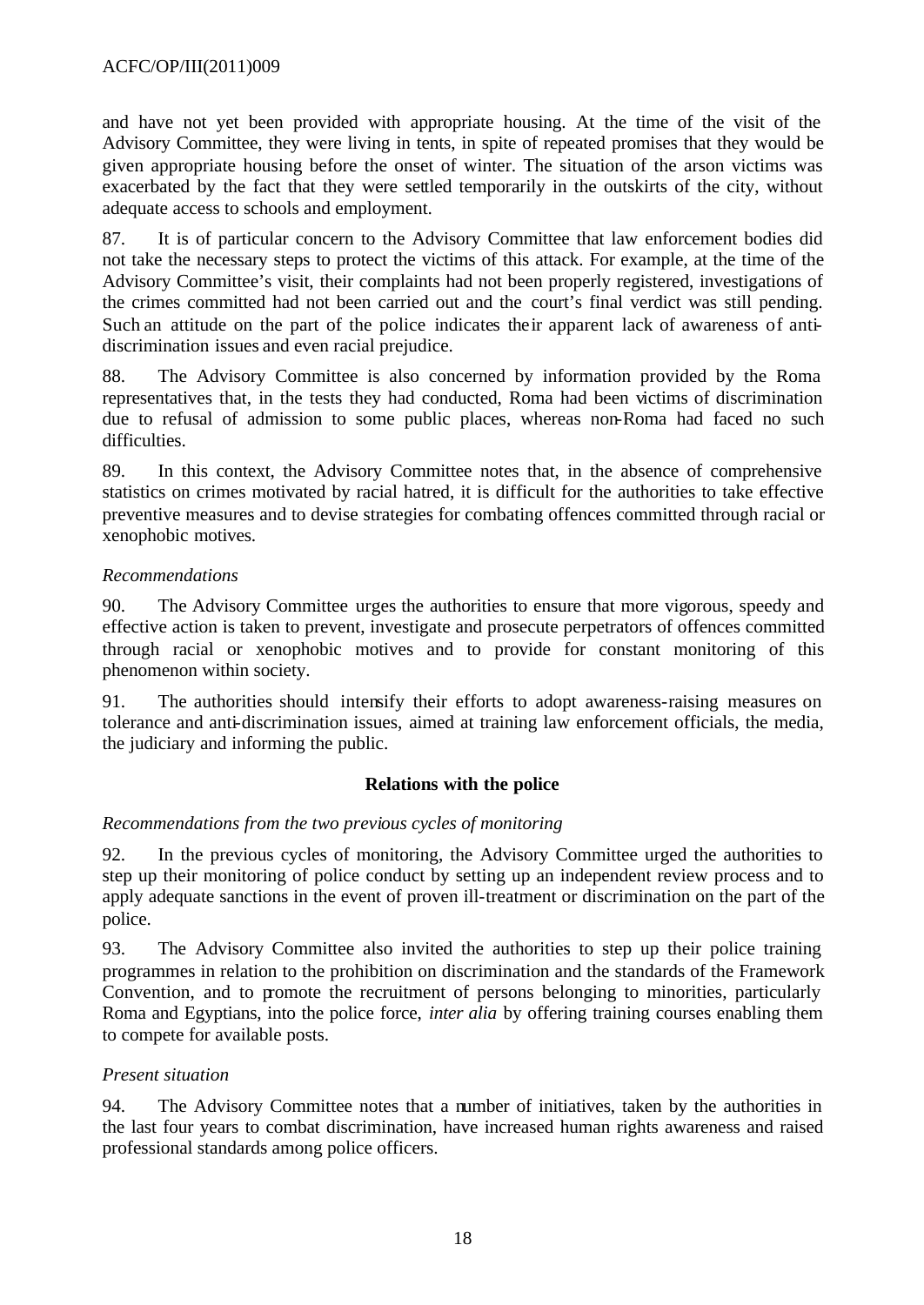95. Since 2008, according to the State Report, all police officers have undergone a basic police training during a period of 22 weeks which, among other issues, covered human rights and the rights of persons deprived of freedom. The Professional Standards Directorate in the General Directorate of State Police has been mandated with monitoring and sanctioning inappropriate police conduct, in particular during escorting, detention, arrest, custody and treatment on police premises.

96. In addition, the Advisory Committee notes that, under the authority of the Professional Standards Directorate, a Sector of Complaints and Discipline was established in 2008 tasked with enforcing the Discipline Rules and Regulations of the State Police and with taking appropriate action in case of any breach.

97. The Advisory Committee also welcomes the adoption by the State police of the Action Plan "For prevention and the fight against racism and racial discrimination". This Action Plan lays down measures and tasks, which are to be carried out by central and local authorities of the State Police, in particular by raising the awareness of the police of human rights, by establishing contacts with representatives of minorities to facilitate identification of cases of breaches of their legal and constitutional rights, by preventing and combating discriminatory acts, by combating trafficking and by involving police officers belonging to national minorities in patrolling areas where persons belonging to national minorities live in substantial numbers and by promoting the recruitment of persons belonging to national minorities. The Advisory Committee notes that, in order for all the above-mentioned measures to be effective, they must be observed and monitored strictly at all times by all levels of the law enforcement bodies.

98. The Advisory Committee also notes the establishment in 2008 of a National Mechanism on Prevention of Torture, Inhuman or Degrading Punishment or Treatment, as a special authority within the structure of the Office of the People's Advocate, which is directly responsible for monitoring the treatment of persons deprived of freedom and their protection from torture, cruel, inhuman or degrading punishment.

99. The Advisory Committee shares the conclusions of the European Committee for the Prevention of Torture and Inhuman or Degrading Treatment or Punishment  $(CPT)^7$  which established that these measures have already started to bear fruit and that a number of improvements in this field have already been observed.

### *Recommendations*

l

100. The Advisory Committee invites the authorities to continue monitoring the behaviour and attitudes of the police and prison personnel, through the existing supervisory mechanisms, in order to ensure respect for European standards and to enforce the appropriate sanctions in established cases of human rights violations.

101. The Advisory Committee calls for increased efforts to recruit persons belonging to the Roma minority into the police force and other law enforcement agencies.

<sup>&</sup>lt;sup>7</sup> See Report to the Albanian Government on the visit to Albania carried out by the European Committee for the Prevention of Torture and Inhuman or Degrading Treatment or Punishment (CPT) from 16 to 20 June 2008 http://www.cpt.coe.int/documents/alb/2009-06-inf-eng.pdf )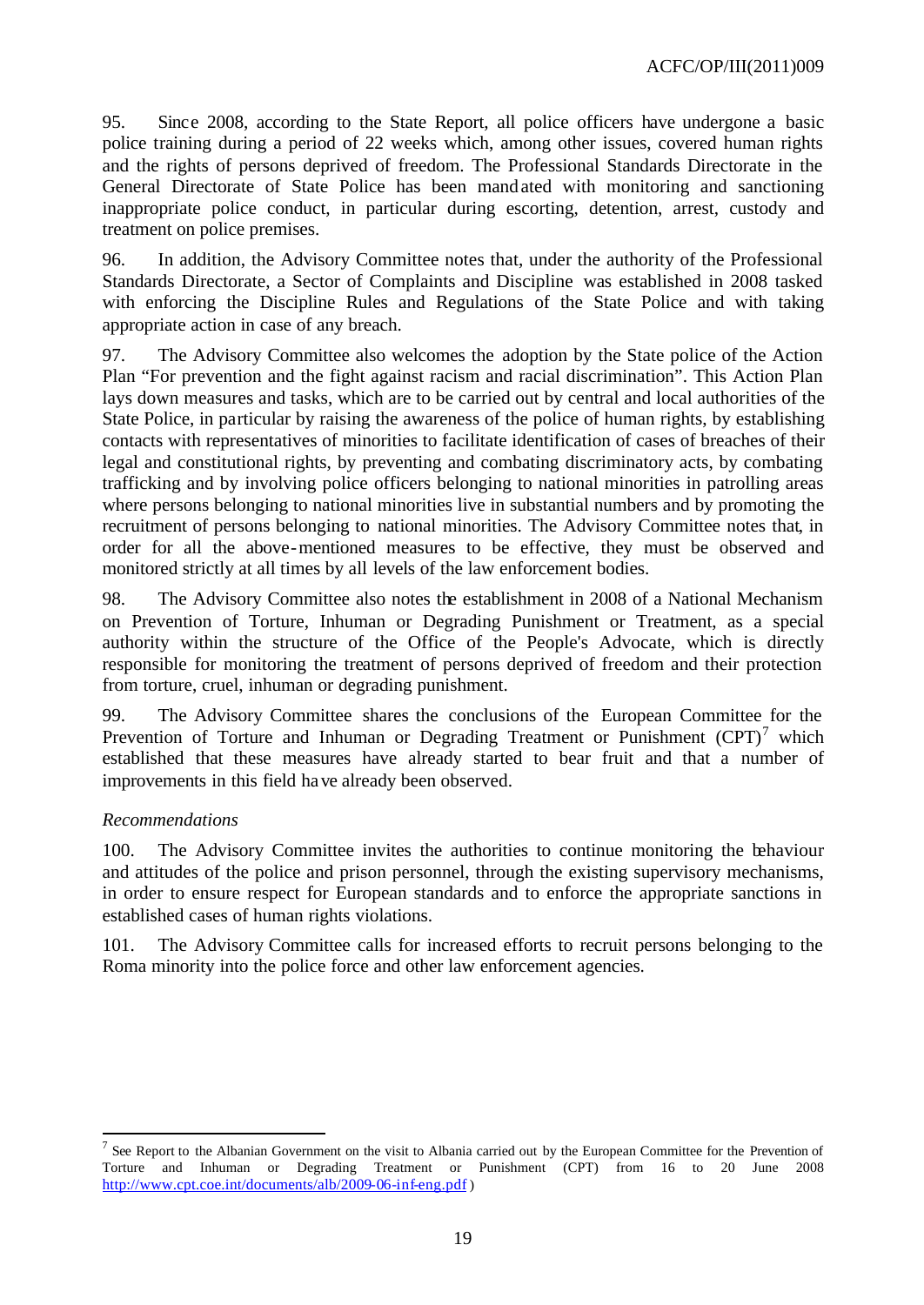# **Trafficking of persons belonging to the Roma and Egyptian communities**

#### *Recommendations from the two previous cycles of monitoring*

102. In the previous cycles of monitoring, the Advisory Committee invited the authorities to collect data on trafficking and to step up their efforts to create a climate of trust and co-operation with the vulnerable communities in order to tackle the problem of trafficking.

103. The Advisory Committee also invited the authorities to step up measures in the area of protection for victims and witnesses in trafficking proceedings, to do more to rehabilitate victims and to play a greater role alongside non-governmental agencies in preventing trafficking.

### *Present situation*

104. The Advisory Committee notes that Albania ratified the Council of Europe's Convention on Action against Trafficking in Human Beings in 2007 and the authorities have taken a number of important steps to combat trafficking in human beings. In particular, it is to be welcomed that the Office for the National Co-ordinator for the Fight against Trafficking in Human Beings, the National Anti-Trafficking Task Force and a national referral mechanism have all been established.

105. The Advisory Committee also notes that the Convention on Action against Trafficking in Human Beings entered into force for Albania in February 2008, that a Group of Experts on Action against Trafficking in Human Beings (GRETA) carried out a monitoring visit to Albania at the beginning of 2011 and that its report and recommendations will be published shortly.

106. The Advisory Committee further notes that the National Reception Centre for Victims of Trafficking, established under the auspices of the Ministry of Labour, Social Affairs and Equal Opportunities, as well as three other shelters in Elbasan, Tirana and Vlora, provide free-ofcharge assistance to victims of trafficking. In 2010, the existing facilities accommodated 97 persons, providing them with medical assistance, counselling and personal reintegration programmes.

107. The Advisory Committee notes that the authorities acknowledge that Roma children are particularly vulnerable to trafficking, in particular to neighbouring Greece, and thus need special protection and care. The authorities of both countries concluded an Agreement in 2006 on the Protection and Assistance to Victims of Trafficking in order to create a legal framework for protection, assistance, repatriation and rehabilitation of victims of trafficking. A similar document was signed with "the former Yugoslav Republic of Macedonia" and with Kosovo.<sup>8</sup>

108. The Advisory Committee further notes that the State police figures show that the number of known alleged cases of child trafficking has significantly decreased in the last few years, with four cases investigated in 2009 and one case in 2010.

### *Recommendation*

l

109. The Advisory Committee invites the authorities, in addition to addressing all detailed recommendations made by the Group of Experts on Action against Trafficking in Human Beings, to tackle in particular the root causes of trafficking, such as marginalisation within society, poverty and school drop-out, which disproportionately affect the Roma community.

<sup>&</sup>lt;sup>8</sup> All reference to Kosovo, whether to the territory, institutions or population, in this text, shall be understood in full compliance with United Nations Security Council Resolution 1244 and without prejudice to the status of Kosovo.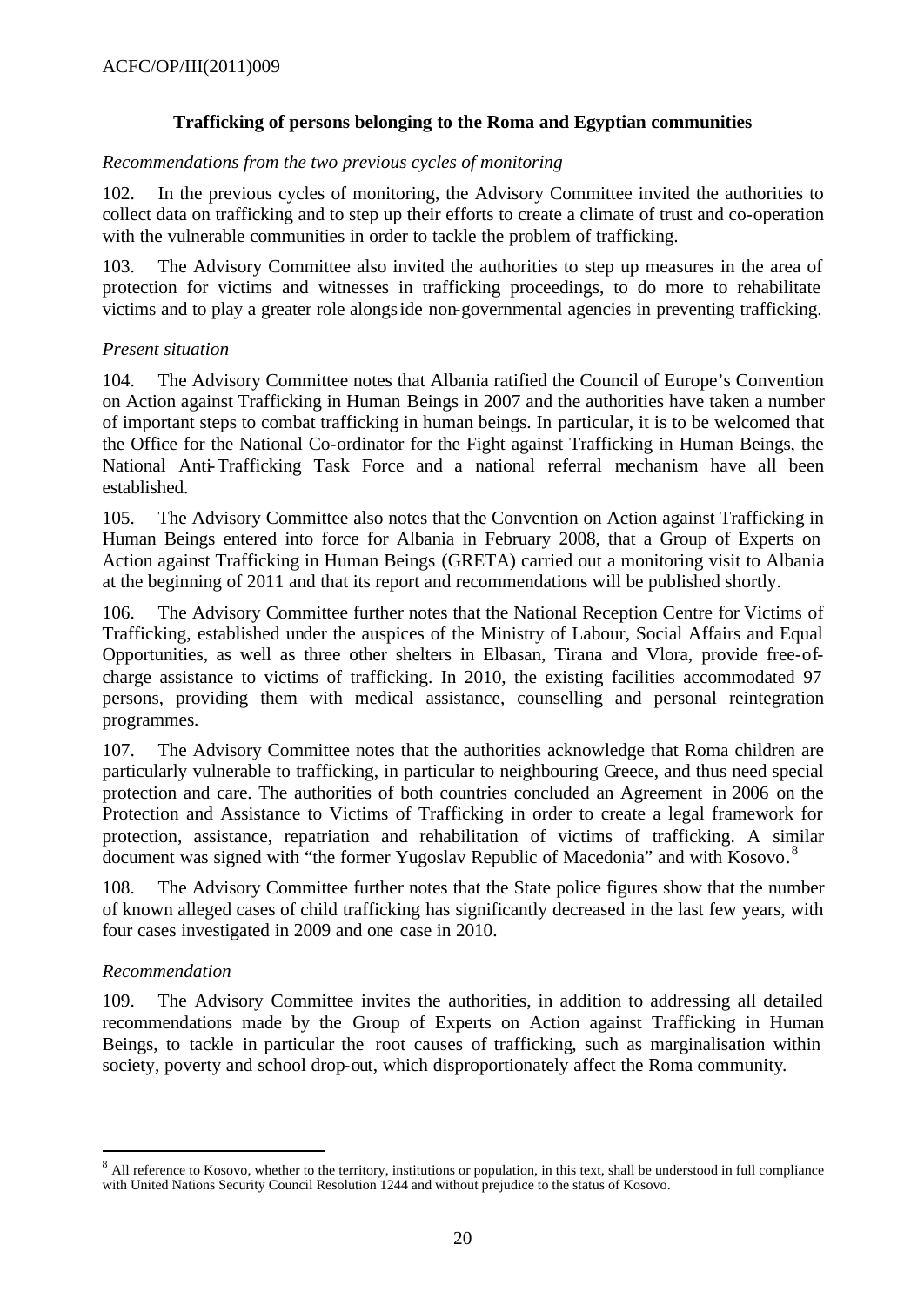#### **Article 8 of the Framework Convention**

#### **Freedom of religion, religious organisations and restitution of property of religious organisations**

#### *Recommendations from the two previous cycles of monitoring*

110. In the previous cycles of monitoring, the Advisory Committee encouraged the Albanian authorities to continue their work on drafting a law on freedom of religion.

111. The Advisory Committee also invited the authorities to ensure that the ongoing process of returning property belonging to religious communities and granting compensation was fair and equitable.

#### *Present situation*

112. The Advisory Committee notes with regret that there has been no change since the previous monitoring cycle as regards the adoption of a law on the freedom of religion. There has been no follow up to the recommendations made by the Venice Commission in 2007 and by the OSCE/ODIHR Advisory Council on Freedom of Religion or Belief in 2009 on the draft law "On freedom of religion, religious organisations and mutual relations with the State".

113. The Advisory Committee notes however that, based on Article 10 of the Constitution of Albania which calls for separate bilateral agreements to regulate relations between the government and religious communities, the authorities concluded, in 2002, an agreement with the Catholic Church and, in October 2008, with the Muslim, Orthodox, Protestant and Bektashi communities. The Advisory Committee further notes that, following the conclusion of the above-mentioned bilateral agreements, the State Agency for the Restitution and Compensation of Property was instructed to give priority to the return of properties owned by religious communities.

114. The authorities have agreed to the construction of a new Orthodox Cathedral in central Tirana, to be one of the largest in the Balkans, on land handed over to the Orthodox Church as compensation for land seized by the communist regime. It has to be noted also that the municipal authorities in Tirana have recently granted a building permit to the Islamic Community for the construction of a new mosque.

115. The Advisory Committee also notes that other property claims throughout the country, as well as requests for the return of religious icons and precious manuscripts, seized by the communist regime and which remain in the national archives, have not yet been settled.

116. Finally, the Advisory Committee notes that in the framework of the census of 2011, for the first time since 1930, an optional open-ended question on religion was asked. The Advisory Committee considers that data collected on the religious composition of the Albanian population should allow the authorities to draw up more effective and appropriate policies in order to guarantee freedom of religion or belief.

#### *Recommendations*

117. The Advisory Committee reiterates its encouragement to the Albanian authorities to continue their work on the "draft law on freedom of religion", in full compliance with the applicable international standards.

118. The Advisory Committee also urges the authorities to intensify their efforts to return property belonging to religious communities and to grant fair and equitable compensation.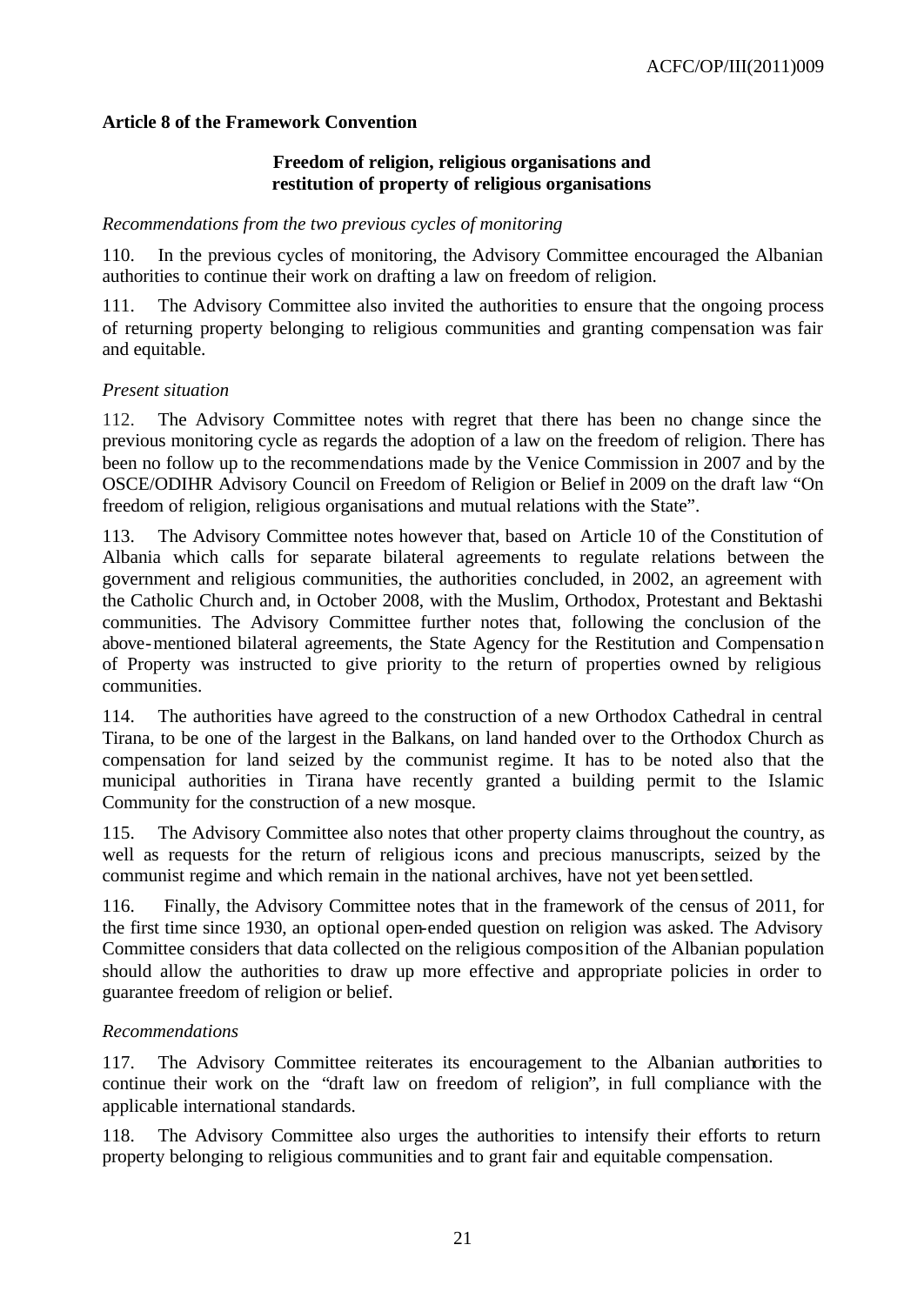119. The Advisory Committee requests the authorities to use the information on the religious composition of the population, obtained during the 2011 census, as an indicator in drawing up policies and legislation on the effective protection of freedom of religion or belief, in conformity with international provisions and standards relating to data collection.

# **Article 9 of the Framework Convention**

### **Printed media in minority languages**

#### *Recommendation from the two previous cycles of monitoring*

120. In the previous cycles of monitoring, the Advisory Committee asked the Albanian authorities to support minorities' efforts so as to enable them to continue to issue regular publications in their language.

#### *Present situation*

121. The Advisory Committee notes with regret that there has been no change since the previous monitoring cycle as regards the print media in minority languages. The authorities provide no support whatsoever to minority language media.

122. The Advisory Committee notes however that a number of privately owned and funded Greek language newspapers, such as the "Laiko Vima", are published with varying frequency in Gjirokastër, and a Macedonian language newspaper "Ilinden" has recently been launched in Tirana.

#### *Recommendation*

123. The Advisory Committee urges the authorities to offer financial support for minority language printed media so as to ensure regular publication.

#### **Broadcast media**

#### *Recommendations from the two previous cycles of monitoring*

124. In the previous cycles of monitoring, the Advisory Committee invited the authorities to launch, without further delay, the process of revising the legislative framework for the broadcast media with a view to ensuring appropriate coverage for each minority. The Advisory Committee also considered that the authorities should ensure the extension of regional public broadcasting in minority languages.

125. The Advisory Committee also invited the authorities to pay specific attention to smaller communities to ensure that greater consideration was given to their needs.

### *Present situation*

126. The situation with regard to legislation on broadcast media has not changed since the previous monitoring cycle. The local public radio and television stations in Gjirokastër transmit some programmes in the Greek language.

127. The Advisory Committee notes that there are no legal obstacles to private television and radio broadcasting and that, according to the information contained in the State Report, there are ninety private television broadcasters and fifty-six radio broadcasters. The Advisory Committee also notes that, according to the same source, two privately owned Greek language television stations *Armonia* and *ALPO* and two radio stations *Armonia* and *Saranda* are licensed to operate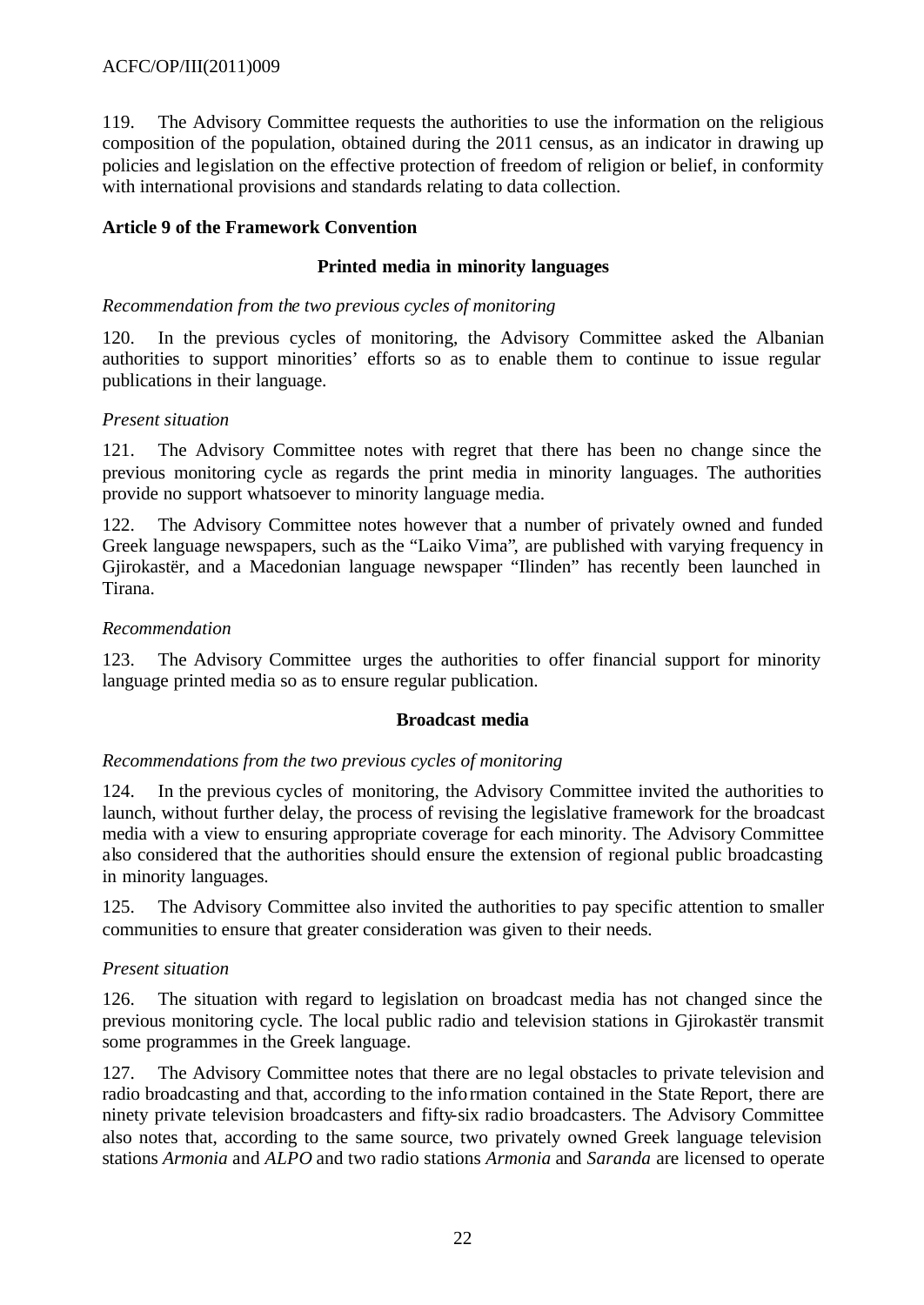in Albania. The Advisory Committee also notes that programmes in the Macedonian language are transmitted by the *Prespa* radio station and in Romani by *Radio Sot-7* in Tirana.

#### *Recommendations*

128. The Advisory Committee reiterates its invitation to the authorities to review, without further delay, the legislative framework for the broadcast media with a view to ensuring appropriate access to the media for persons belonging to national minorities, in conformity with Article 9, paragraph 4 of the Framework Convention.

129. The Advisory Committee also calls on the authorities to ensure that public radio and television networks expand their offers in order to include minority language programmes, in line with relevant provisions of the Framework Convention.

#### **Article 10 of the Framework Convention**

### **Use of minority languages in relations with the administrative authorities**

#### *Recommendation from the two previous cycles of monitoring*

130. In the previous cycles of monitoring, the Advisory Committee invited the authorities to adopt legislation allowing minority languages to be used in relations with the administrative authorities on the basis of clearly defined criteria, in accordance with Article 10, paragraph 2 of the Framework Convention.

#### *Present situation*

131. The Advisory Committee regrets that the situation with regard to the use of minority languages in relations with the administrative authorities has not changed since the previous monitoring cycle. The law on the use of minority languages, which the National Plan for the implementation of the Stabilisation and Association Agreement between Albania and the European Union (2007-2013) lists as one of the short-term measures, has not been drafted.

132. A number of agreements signed between the central and local governments, which enable persons belonging to national minorities to use their languages in specific circumstances, remain in force. However, as already observed by the Advisory Committee in its second Opinion, the wording of such agreements is vague, their legal force is unclear and, moreover, they allow local authorities too much discretion in addressing the issues in question.

#### *Recommendation*

133. In the light of the second Opinion of the Advisory Committee and the resolution of the Committee of Ministers ResCMN(2009)5 which followed, the Advisory Committee urges the Albanian authorities to introduce legislative changes on the use of minority languages in relations with the administrative authorities and to adapt the relevant practice in conformity with Article 10, paragraph 2 of the Framework Convention.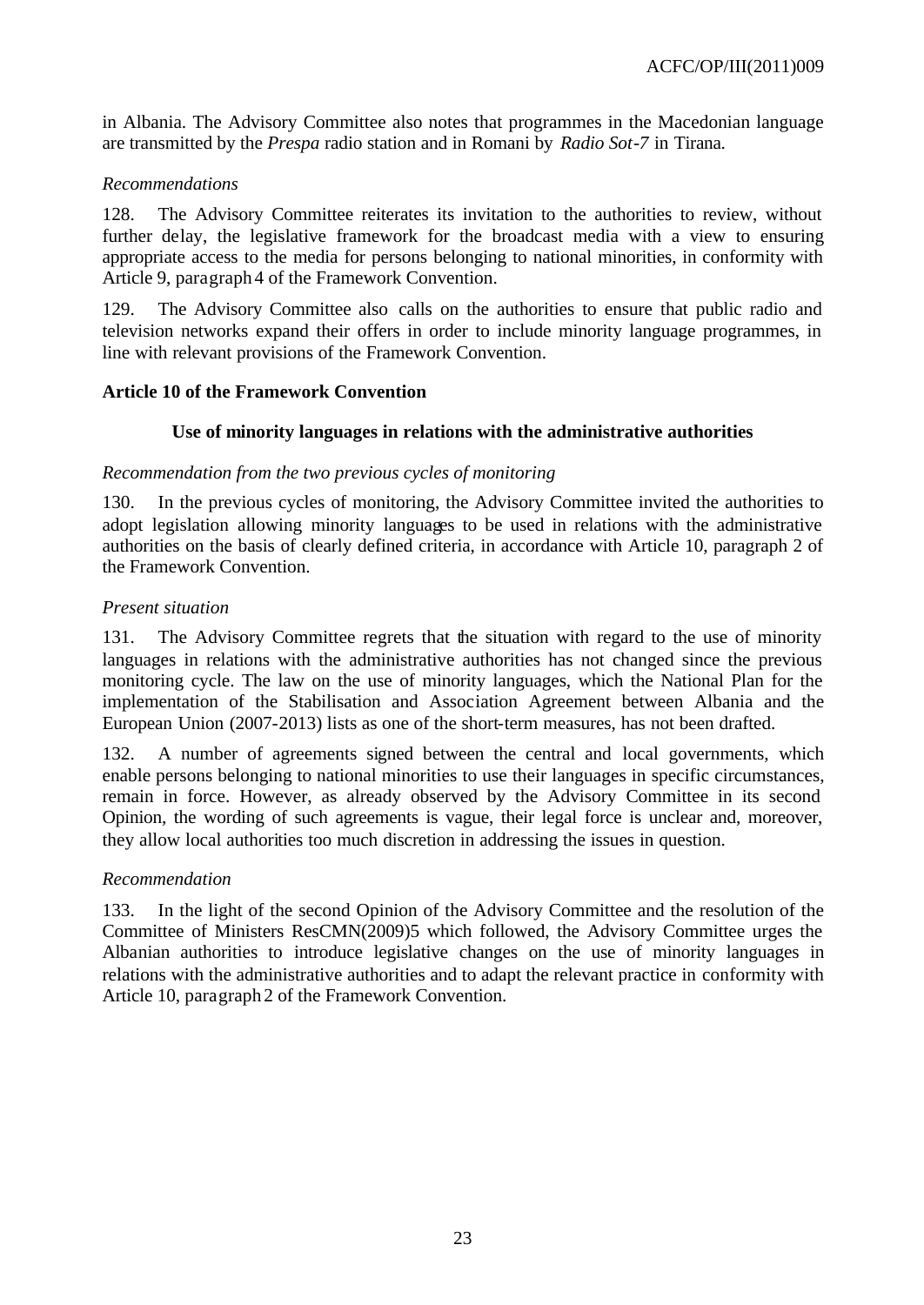# **Article 11 of the Framework Convention**

#### **Patronyms in minority languages**

#### *Recommendation from the two previous cycles of monitoring*

134. In the previous cycles of monitoring, the Advisory Committee invited the authorities to ensure that the new, simplified procedure allowing persons belonging to national minorities to revert to the traditional forms of their names was carefully monitored and applied in practice.

#### *Present situation*

135. The Advisory Committee notes with satisfaction that the representatives of national minorities, with whom it spoke during the visit, did not indicate having had difficulties in reverting to the traditional forms of their names. It notes, however, that a number of people concerned indicated that the cost of changing identity and other official documents, constitutes a significant financial burden, which has a dissuasive effect for persons of limited financial means belonging to national minorities.

#### *Recommendation*

136. The Advisory Committee invites the authorities to consider, in consultation with representatives of national minorities, the adoption of measures which would facilitate the procedure of reverting to traditional forms of names for persons belonging to national minorities.

#### **Topographical indications in minority languages**

#### *Recommendation from the two previous cycles of monitoring*

137. In the previous cycles of monitoring, the Advisory Committee asked the authorities to lay down a clear legal framework for the use of minority languages for the display of traditional local names, street names and other topographical indications.

#### *Present situation*

138. The Advisory Committee welcomes the decision, adopted in March 2008 by the Council of Ministers, on "defining technical specifications of signboards for naming parks, playgrounds, boulevards, streets, and the numbering of buildings". A provision of this Regulation specifies that "in the unit of local government where national minorities live and in case of their requests, signboards will be written in two languages complying with technical specifications of such boards and maintaining the same dimensions of letters in both languages".

139. The Advisory Committee notes with concern that the above-mentioned decision does not address the issue of naming towns and villages in a minority language. The Advisory Committee also notes with regret that the above regulation does not provide for any threshold to be attained by a minority population in a municipality which would legally oblige the local authorities to consider the request for the display of street names in a minority language, nor does it outline the procedure to be followed.

140. The Advisory Committee also regrets to find that the State Report does not provide any figures on the number of municipalities in which the regulations on the display of traditional local names, street names and other topographical indications are being implemented.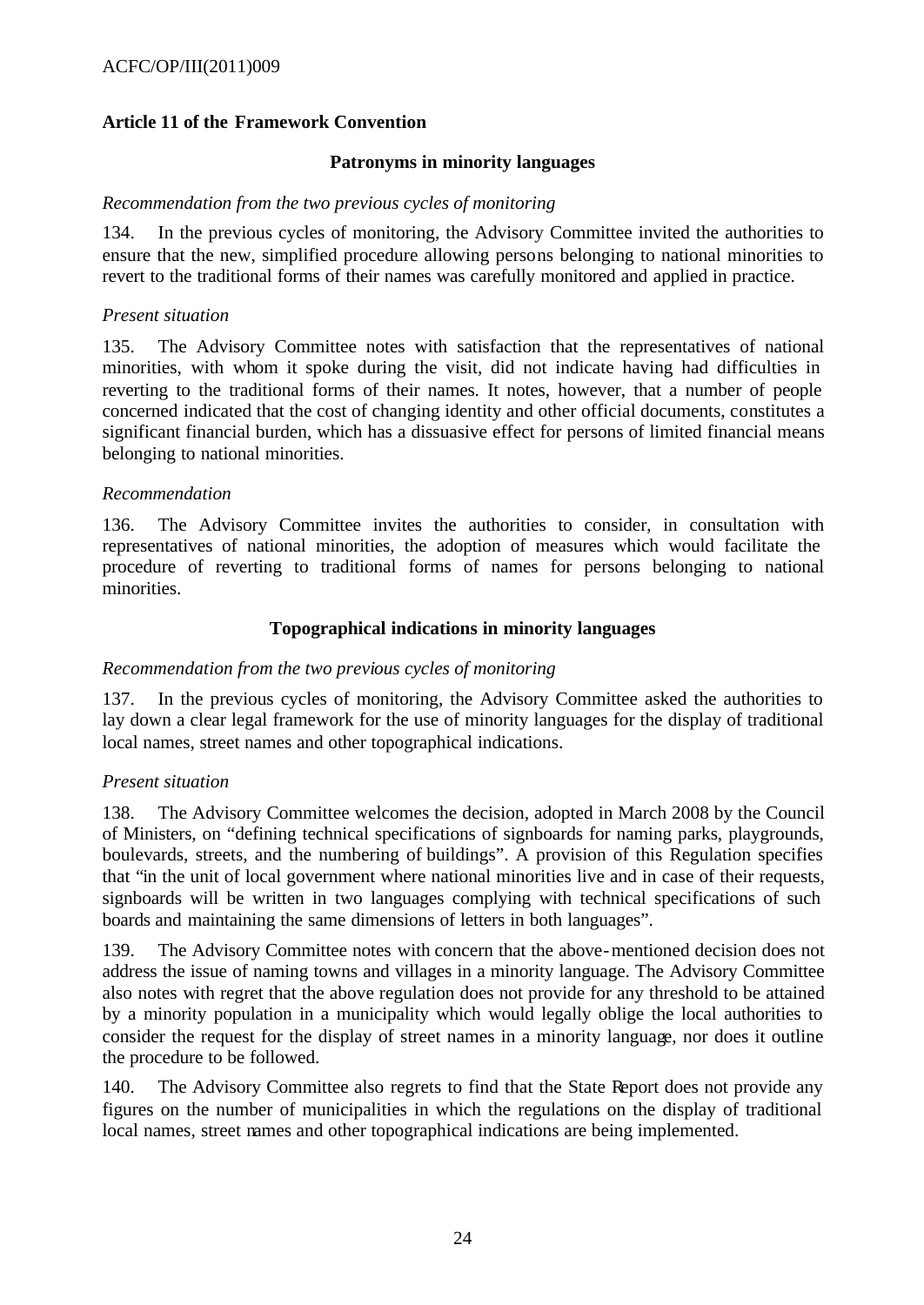# *Recommendation*

141. In the light of the second Opinion of the Advisory Committee and the resolution of the Committee of Ministers ResCMN(2009)5 which followed, the Advisory Committee urges the ]authorities to take adequate remedial measures to bring the legislation and the relevant practice in conformity with Article 11, paragraph 3 of the Framework Convention.

# **Article 12 of the Framework Convention**

# **Access to education for Roma**

### *Recommendations from the two previous cycles of monitoring*

142. In the previous cycles of monitoring, the Advisory Committee urged the authorities to tackle vigorously the issue of schooling for Roma children. It asked the authorities in particular to ensure that children without birth certificates were not prevented from enrolling in schools. The Albanian authorities were also asked to collect figures on the rate of school enrolment among Roma children.

143. The Advisory Committee also asked the authorities to allocate appropriate resources to pre-school education.

144. Finally, the Advisory Committee invited the authorities to take measures to combat illiteracy among Roma, including Roma adults.

### *Present situation*

145. The Advisory Committee notes that in recent years the authorities have taken significant steps in the schooling of Roma children, in particular within the framework of the National Strategy for Improving the Living Conditions of the Roma Community. National and local authorities, international donors and local civil society organisations have combined their efforts to open and support pre-school education facilities in neighbourhoods inhabited by substantial numbers of the Roma. These initiatives to establish pre-school education for Roma children followed an earlier scheme, implemented in 2004 – 2006, to build and rehabilitate schools throughout the country, including in Roma neighbourhoods.

146. The Advisory Committee welcomes the fact that the Ministry of Education and Science has been engaged since 2008 in developing a database on school enrolment among Roma children in order to assess the progress achieved thus far and to direct future policies aimed at increasing enrolment.

147. The Advisory Committee also notes that, for a number of years, the Ministry of Education and Science has been implementing projects aimed at assisting vulnerable groups, including the Roma, by providing textbooks free of charge to children whose parents were unemployed. The Advisory Committee notes also that, in 2006, the Ministry of Education and Science issued a circular which permitted school enrolment of Roma children without birth certificates. This measure has already yielded some positive results by increasing the number of Roma children attending classes (see related comment under Article 4 above).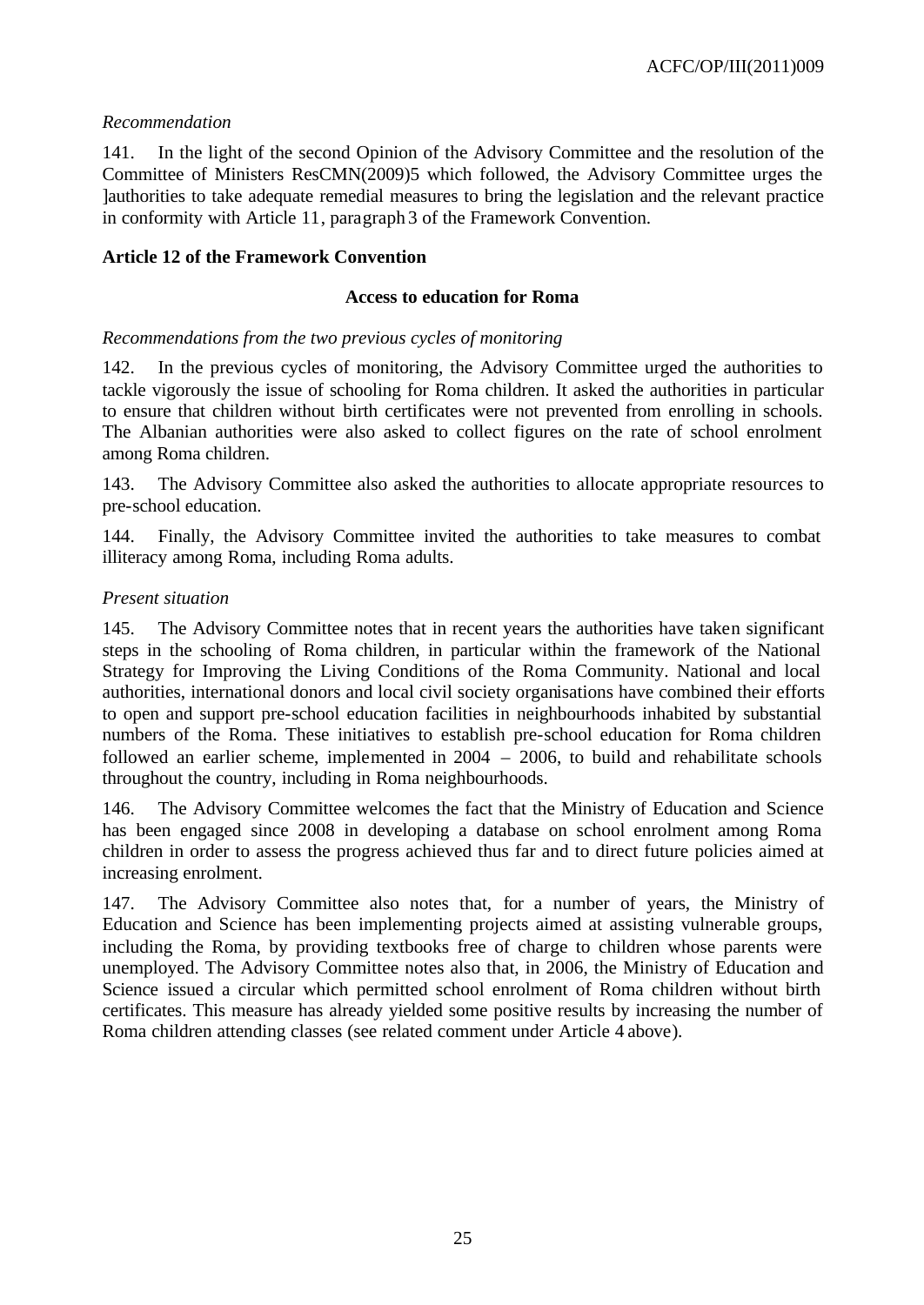148. The Advisory Committee also welcomes information provided by the Ministry of Education and Science on the "Second Chance" school project, launched in 2004, to assist children, who have already dropped out, to re-enter the school system. According to official figures, over 50% of the 469 pupils participating in this scheme belong to the Roma community.<sup>9</sup>

149. The Advisory Committee welcomes the introduction of scholarships specifically earmarked for Roma children, which have been granted to 560 Roma children attending preschools and to 2,888 Roma children attending primary and secondary schools in 2010/11, as well as the creation of 20 scholarships for Roma students at universities.

150. Against this background, the Advisory Committee is concerned about studies indicating that the number of Roma children remaining outside of the education system is still alarmingly high, with only 13.5% of Roma children between the ages of three and five attending pre-school education and less than 50% of Roma children between the ages of 6 and 16 attending primary and secondary schools. In addition, 43% of Roma teenagers between the ages of 15 and 16 are illiterate.<sup>10</sup> Beyond the minimum school leaving age, only 12% of Roma between the ages of 16 and 19 attend upper secondary school, compared with a figure of 78% for the rest of the population, and only 2% of Roma go on to higher education.<sup>11</sup> The Advisory Committee further notes with concern that, according to the data collected in 2004,<sup>12</sup> only 58% of Roma women were literate, compared to 66 percent of Roma men.

151. The Advisory Committee considers that data disaggregated by age, gender and geographical distribution, collected during the census of 2011, might assist the authorities by providing the necessary information for developing further their policies to combat illiteracy and taking additional measures to tackle vigorously the issue of schooling for Roma children.

### *Recommendations*

l

152. The Advisory Committee encourages the authorities to increase their efforts to tackle the difficulties facing Roma pupils in the education system at all levels and to offer additional support for programmes in this regard. Systematic monitoring and evaluation of these programmes is essential. Representatives of Roma communities should be involved effectively at all stages in education programmes, including their design, monitoring and evaluation.

153. The Advisory Committee urges the authorities, as a matter of priority, to make more sustained efforts to ensure access to pre-school facilities for all Roma children and guarantee that the curriculum in pre-school education corresponds to the diverse needs and multi-lingual composition of the groups involved.

154. The Advisory Committee calls on the authorities to take urgent measures to tackle the problem of adult illiteracy among the Roma.

<sup>9</sup> *See* http://europeandcis.undp.org/governance/lgdc/show/B954E273-F203-1EE9-B28319AB82C06004 , Progress Report on the Implementation of the National Strategy for Improving the Living Conditions of the Roma Community, p. 29.

<sup>&</sup>lt;sup>10</sup> Human Development Center, Educational Situation of Roma Children in Albania, Tirana, 2007

<sup>&</sup>lt;sup>11</sup> UNICEF, Breaking the Cycle of Exclusion: Roma Children in South East Europe, Belgrade, 2007, p. 57 <sup>12</sup> See UNDP Report on Social Vulnerability of Roma in Albania, Tirana 2006, pg 23

http://europeandcis.undp.org/uploads/public/File/rbec\_web/vgr/Albanian\_Roma\_Report\_english\_reduced.pdf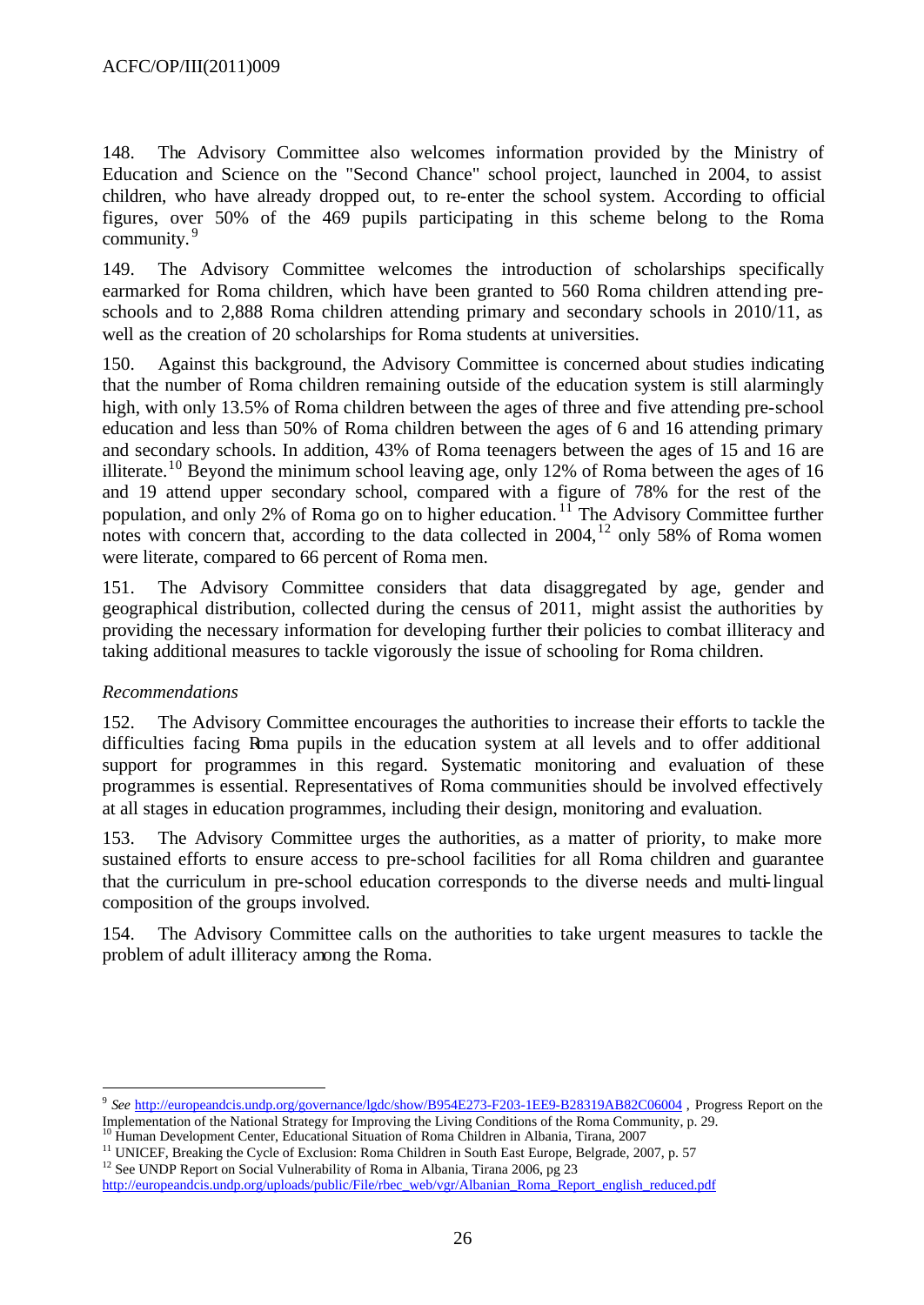### **Article 14 of the Framework Convention**

#### **Teaching of minority languages and instruction in these languages**

#### *Recommendations from the two previous cycles of monitoring*

155. In the previous cycles of monitoring, the Advisory Committee urged the authorities to apply the criteria for opening a class in a minority language in a flexible way and to look at ways of simplifying the system so as to avoid having numerous categories of eligibility for instruction in minority languages. In addition, the Advisory Committee asked the authorities not to rely on the ethnic origin as stated in birth certificates when deciding on the existence of a need for opening a minority language class.

#### *Present situation*

156. The Advisory Committee notes with regret that the situation as regards teaching of minority languages and instruction in these languages remains largely unchanged from the last monitoring cycle. The issues of concern identified by the Advisory Committee at that time have not yet been addressed.

157. The Advisory Committee notes that six primary schools and two high schools, with Greek as language of instruction, and four primary schools and one high school with Macedonian as language of instruction, continue to operate in the "minority zones" inhabited by a significant number of persons belonging to these minorities. The curricula in these schools have been amended to allow for teaching the history and geography of the national group in question, with textbooks elaborated by persons belonging respectively to the Greek and Macedonian minorities.

158. Teacher training courses for teachers in minority language schools have been organised by the Regional Education Directorates in Korce and Gjirokastër.

159. The Advisory Committee also notes with regret that, according to the information provided by representatives of national minorities, there are no language classes in the Serbian, Montenegrin and Vlach/Aromanian languages in spite of the interest shown by all of these groups in tuition provided in these languages. Representatives of national minorities informed the Advisory Committee that their requests to open classes providing instruction in minority languages have so far been ignored by the authorities. For example, a request signed by 70 parents asking for the introduction of Macedonian language classes in the local school in Bilishta was refused.

160. The Advisory Committee is particularly concerned by information received concerning the banning by the authorities of private Macedonian language lessons attended by 200 children in the region of Golo Brdo.

### *Recommendations*

161. The Advisory Committee calls upon the authorities to intensify their dialogue with representatives of national minorities in order to analyse the existing requests of minorities, including those from the numerically-smaller groups, to receive instruction in or of their minority language.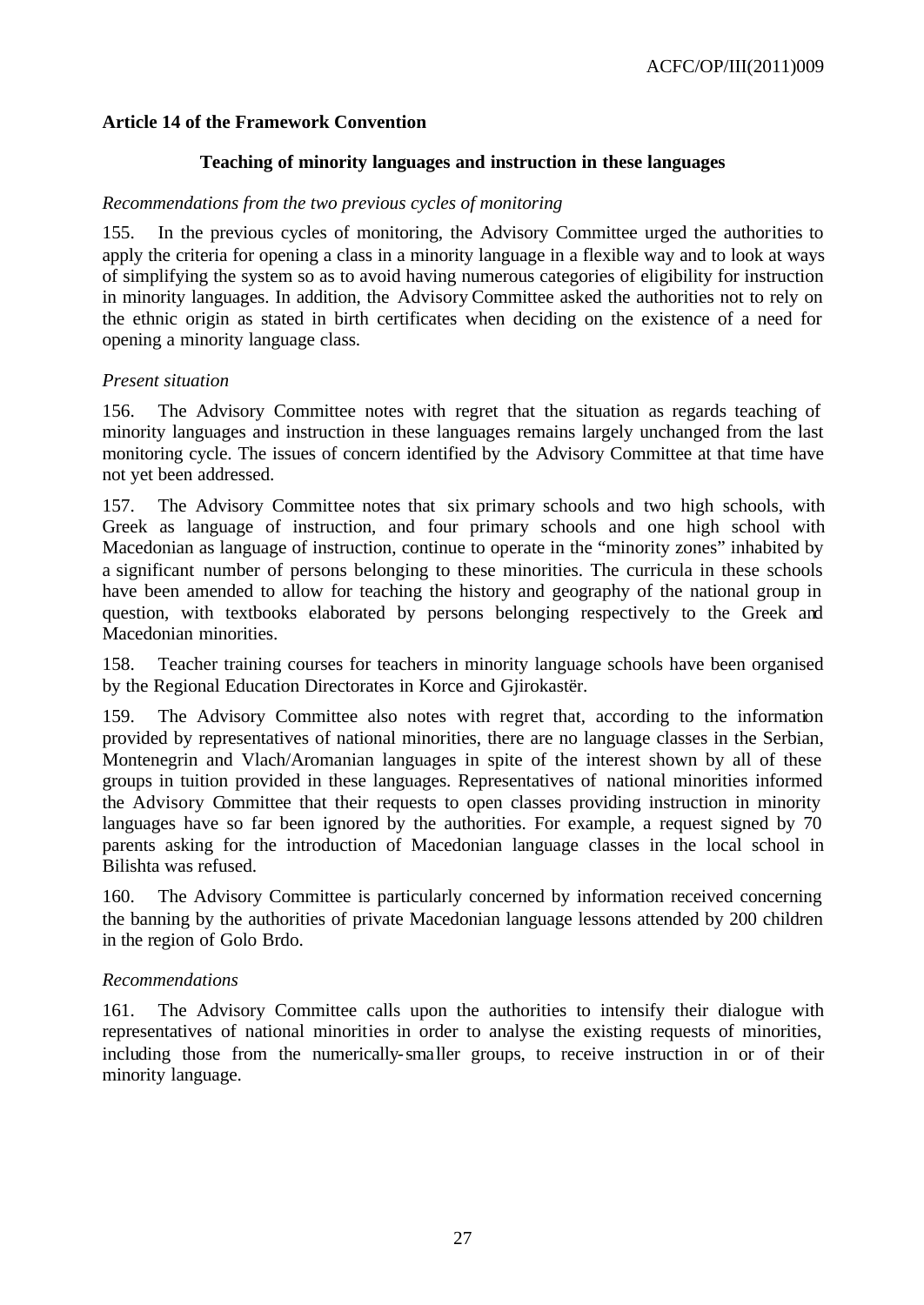162. In particular, the Advisory Committee invites the authorities not to rely exclusively on data on ethnicity contained in the civil registers, nor the results of the census of 2011, but instead to respect the principle of free self-identification, while taking into consideration both the subjective choice and the objective criteria relevant to a person's identity, when deciding on opening classes in a minority language.

#### **Teaching of the Romani language**

#### *Recommendation from the two previous cycles of monitoring*

163. In the previous cycles of monitoring, the Advisory Committee urged the authorities to develop teaching materials in the Romani language and to take steps with a view to training teaching staff in the Romani language.

#### *Present situation*

164. The Advisory Committee notes with interest that the most recent reform of the school curricula in 2009 has resulted in the possibility of including the teaching of the Romani language in schools at the request of the parents of at least thirteen children. The Advisory Committee notes however that this possibility has not yet resulted in the organisation of any classes of the Romani language, primarily due to the lack of qualified teachers and applications from the parents of Roma children.

165. The Advisory Committee further notes that, according to the information provided by Roma representatives, there are no textbooks or other didactic aids in Romani.

#### *Recommendation*

l

166. The Advisory Committee calls upon the authorities to adopt the necessary measures in order to train teaching staff and develop appropriate materials for teaching in the Romani language, taking into consideration the Curriculum Framework for Romani<sup>13</sup>, and with a view to creating opportunities for the teaching of or in the Romani language, where there is a sufficient demand.

#### **Article 15 of the Framework Convention**

#### **Government bodies responsible for minorities and dialogue with minorities**

#### *Recommendations from the two previous cycles of monitoring*

167. In the previous cycles of monitoring, the Advisory Committee invited the authorities to review the institutional bodies responsible for minorities with a view to establishing regular dialogue and effective decision-making between, on the one hand, a government body enjoying decision-making power and, on the other, organisations representing the various minorities.

168. The Advisory Committee also asked the authorities to enable minorities to articulate their interests and co-ordinate their position by facilitating the establishment of a body along the lines of a minority council.

<sup>13</sup> http://www.coe.int/t/dg4/linguistic/Source/Rom\_CuFrRomani2008\_EN.pdf "A Curriculum Framework for Romani" developed in co-operation with the European Roma and Travellers Forum. Language Policy Division, Council of Europe, Strasbourg 2008.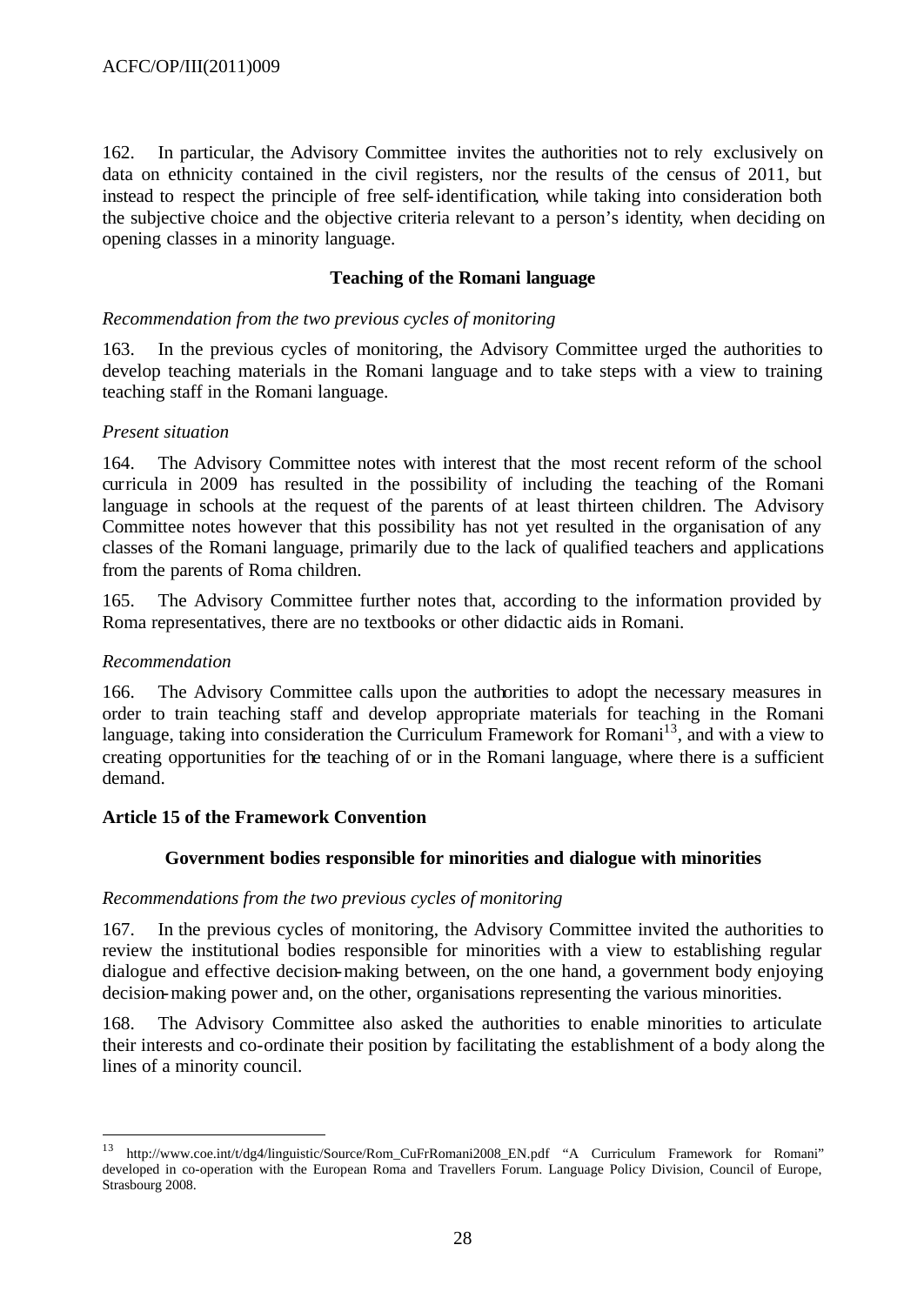# *Present situation*

169. The Advisory Committee notes with regret that the situation has not changed since the previous monitoring cycle and the State Committee on Minorities<sup>14</sup> established in 2004, continues to operate according to the model elaborated at its inception: on the one hand, it is a governmental body answering directly to the Prime Minister, on the other, its membership, composed of persons belonging to national minorities makes it a quasi-representative body appearing to speak on behalf of some national minorities. The Advisory Committee notes in this regard that members of the State Committee are appointed by the authorities without prior consultation of national minorities.

170. The Advisory Committee regrets that the State Committee on Minorities does not represent all minority groups. In addition it lacks independence and its composition is arbitrary. These shortcomings indicate that persons belonging to some national minorities do not benefit from a truly representative body, which can speak on their behalf and defend their interests on issues concerning them.

### *Recommendation*

171. The Advisory Committee urges the authorities to review and revise, preferably within the framework of the adoption of a comprehensive law on national minorities, the composition and the functioning of the institutional bodies responsible for minority issues, with a view to establishing regular dialogue and effective decision-making between, on the one hand, a government body enjoying decision-making power and, on the other hand, organisations which truly represent the various national minorities.

# **Political participation: electoral representation and process**

### *Recommendation from the two previous cycles of monitoring*

172. In the previous cycles of monitoring, the Advisory Committee asked the authorities to consider ways of increasing the representation of persons belonging to national minorities in Parliament and to ensure that persons belonging to national minorities, who had been excluded from the electoral process, owing to the use of birth certificates as identification, were fully included in the electoral process, through the use of identity cards or any other appropriate system.

### *Present situation*

l

173. The Advisory Committee notes that, in November 2008, new electoral legislation was adopted, establishing the proportional representation system based on 12 regional constituencies, with a 3% threshold for parties and a 5% threshold for pre-election coalitions. The new legislation contains no particular provisions either exempting parties representing national minorities from the threshold or introducing reserved seats for representatives of national minorities.

174. The Advisory Committee notes that the new legislation makes it more difficult for smaller political parties to compete in elections and to have their representatives elected to the Parliament. Whereas after the 2005 elections, 14 parties and coalitions were represented in the Parliament, currently, after the 2009 elections, there are only three parties and coalitions in the Parliament of Albania. The Advisory Committee notes that some members of Parliament, representing national minorities, were elected either as members of mainstream political parties

<sup>&</sup>lt;sup>14</sup> Decision No. 127 of the Council of Ministers of 11 March 2004 establishing the State Committee on Minorities.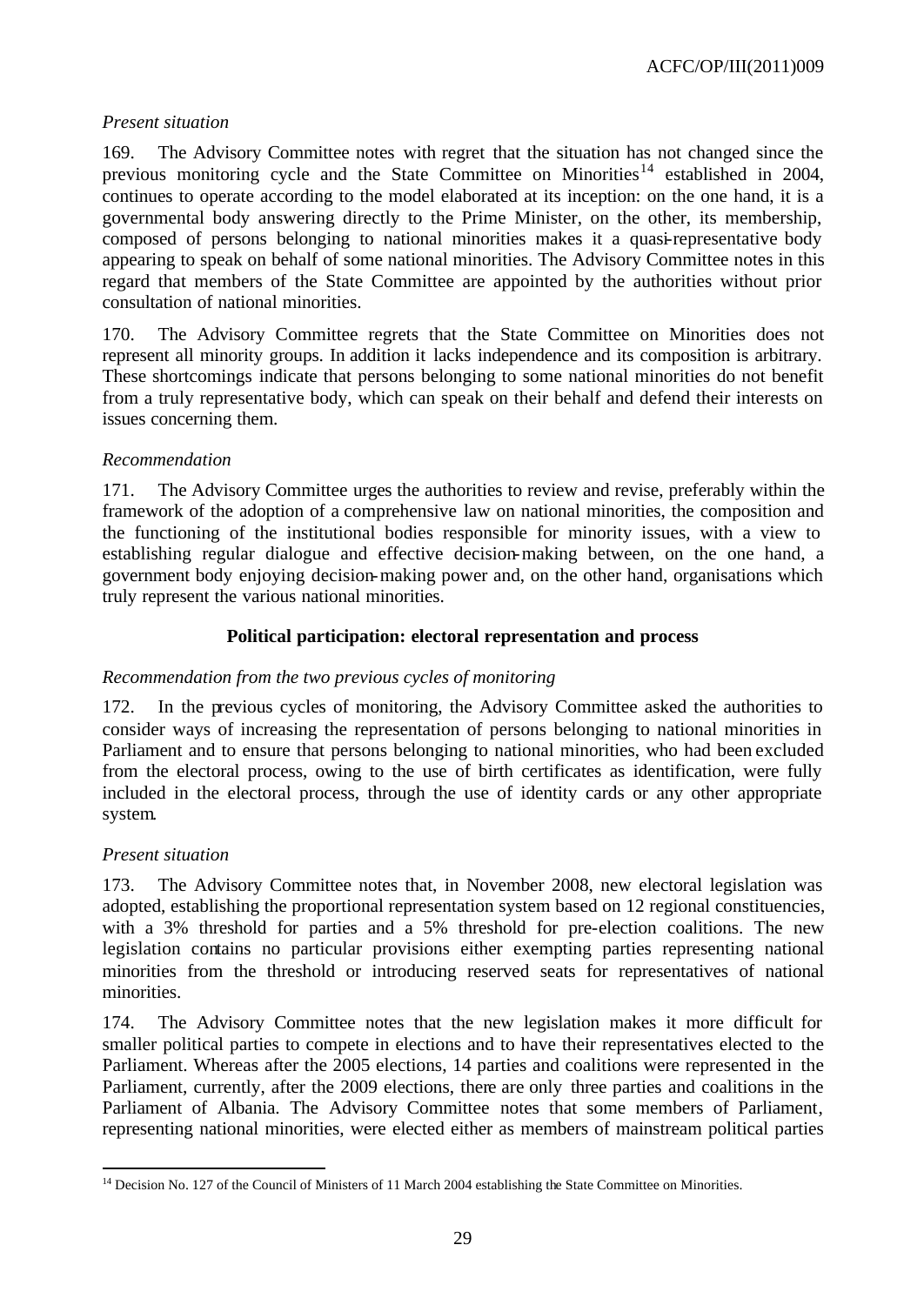or as a result of their minority parties entering into pre-electoral coalition agreements with a larger political party.

175. At the local level, representatives of national minorities participated in the local elections held in May 2011 with mixed results. The Advisory Committee notes that a number of mayors and municipal councillors, representing the Greek and Macedonian national minorities, were elected in areas inhabited by a substantial number of persons belonging to these minorities. The Advisory Committee notes, however, that numerically-smaller minorities, in particular the Roma, do not benefit from appropriate political representation, at neither national level nor local levels.

### *Recommendations*

176. The Advisory Committee encourages the authorities to consider measures to improve the representation of national minorities in elected assemblies, by removing all undue obstacles, including those enshrined in law.

177. Substantial efforts should also be made to promote a better representation of the Roma at all levels. In addition, particular attention should be paid to the representation of persons belonging to numerically-smaller minorities.

# **Participation of Roma in economic and social life**

### *Recommendations from the two previous cycles of monitoring*

178. In the previous cycles of monitoring, the Advisory Committee asked the authorities to make specific efforts to promote the employment of persons belonging to national minorities. The Advisory Committee also invited the authorities to include specific data on the socioeconomic position of persons belonging to national minorities in statistical studies in this field.

### *Present situation*

179. According to various non-governmental sources, unemployment among the Roma minority continues to be unacceptably high. Whereas the unemployment rate in Albania generally stands at around 13%, more than 70% of Roma are unemployed. A survey conducted by the UNDP<sup>15</sup> revealed that the average monthly income from any source of a member of a Romani household was 68 EUR, compared with 174.5 EUR for the non-Romani population living in the same neighbourhood as the Roma.

180. Measures taken by the Ministry of Labour, Social Affairs and Equal Opportunities, within the framework of the Sectoral Strategy on Employment and Vocational Formation for the period 2007-2013, as well as in support of some other policies, such as the National Strategy of Social Inclusion, have thus far not yielded the expected results. Out of the 3,223 Roma registered as unemployed job-seekers in 2008, only 306 found employment with assistance offered by employment offices. In 2009, only 30 of the unemployed 2,629 Roma, registered with employment offices, found work. This disproportionate number of unemployed Roma indicates discriminatory practices in the employment sector in Albania.

181. The Advisory Committee regrets to note that according to the State Report, in 2008, only 20 Roma unemployed job-seekers were offered vocational training free-of-charge.

l <sup>15</sup> See: At risk: The Social Vulnerability of Roma in Albania, Tirana 2006, page 9 http://intra.undp.org.al/ext/elib/download/?id=841&name=National%20Roma%20Report%20english\_reduced.pdf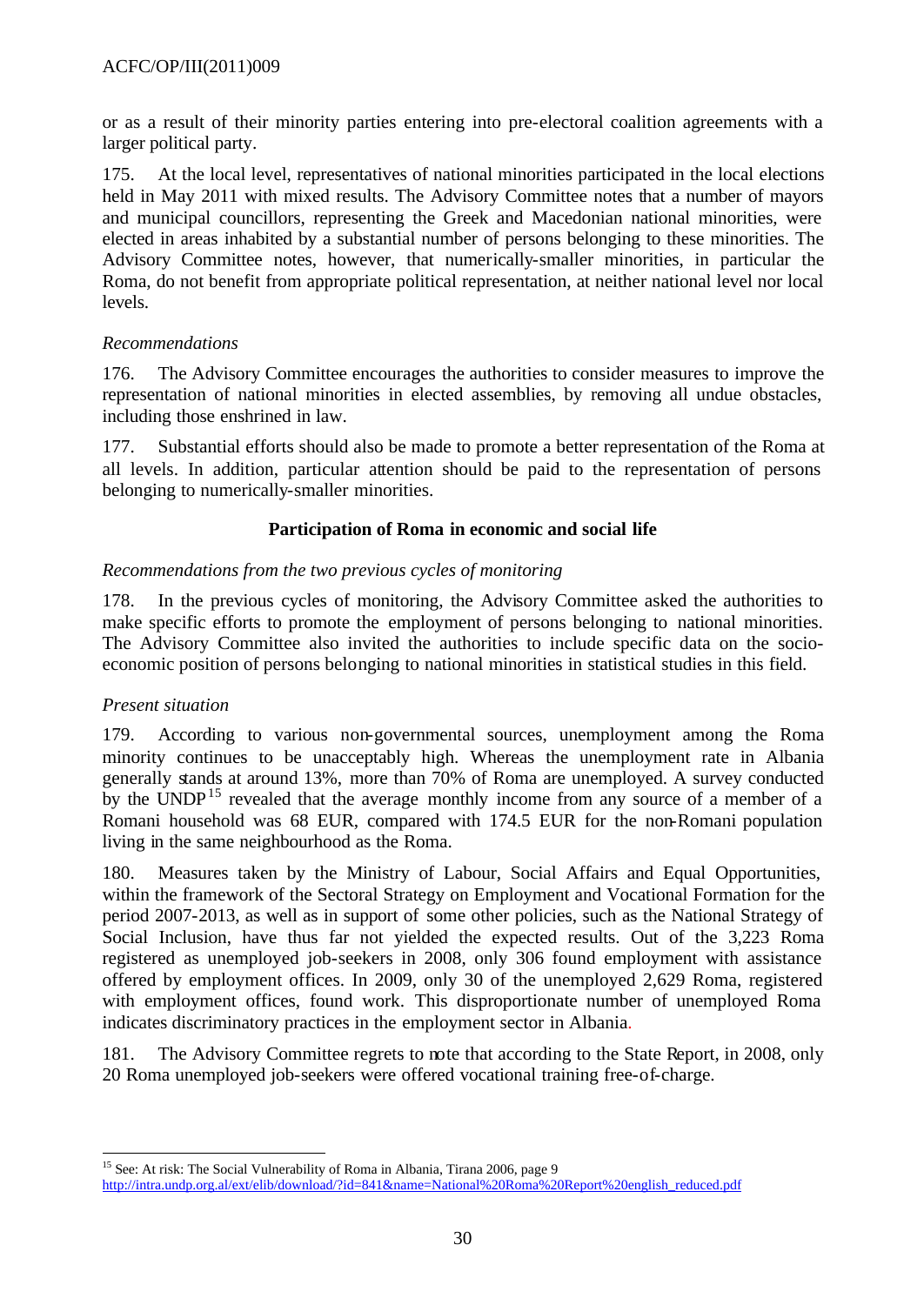182. The Advisory Committee notes with concern that the housing situation of Roma remains worrying. The inadequate living conditions faced by the Roma inhabitants of some settlements, such as lack of access to running water and a sewage system, as well as insufficient infrastructures, including roads, are a matter of deep concern. It is particularly disturbing to learn that, following a promising start in 2008, the Ministry of Public Works, Transport and Telecommunication discontinued its funding for housing and infrastructure projects in the most needy Roma communities.

#### *Recommendations*

183. The Advisory Committee strongly urges the authorities to exert more efforts to prevent, combat and sanction the inequality and discrimination suffered by the Roma in the employment sector.

184. The authorities must step up their efforts, in particular at local level, in order to improve the living conditions of Roma and to promote their integration into society.

### **Article 17 of the Framework Convention**

#### **Transfrontier contacts**

#### *Recommendation from the two previous cycles of monitoring*

185. In the previous cycles of monitoring, the Advisory Committee asked the authorities to facilitate contacts across borders, in co-operation with neighbouring States, without undue restrictions on the right of persons belonging to minorities, including Roma, to establish and maintain contacts across frontiers.

#### *Present situation*

186. The Advisory Committee notes that, in November 2010, visa requirements for citizens of Albania travelling to countries of the Schengen area, and reciprocally for citizens of these States travelling to Albania, were abolished. This followed earlier bilateral agreements aimed at abolishing visas in bilateral relations between Albania on the one hand and Montenegro and "the former Yugoslav Republic of Macedonia" on the other hand.

#### *Recommendation*

187. The Advisory Committee encourages the Albanian authorities, in co-operation with neighbouring States, to continue seeking ways of facilitating contacts across borders, without undue restrictions on the rights of persons belonging to minorities, including the Roma.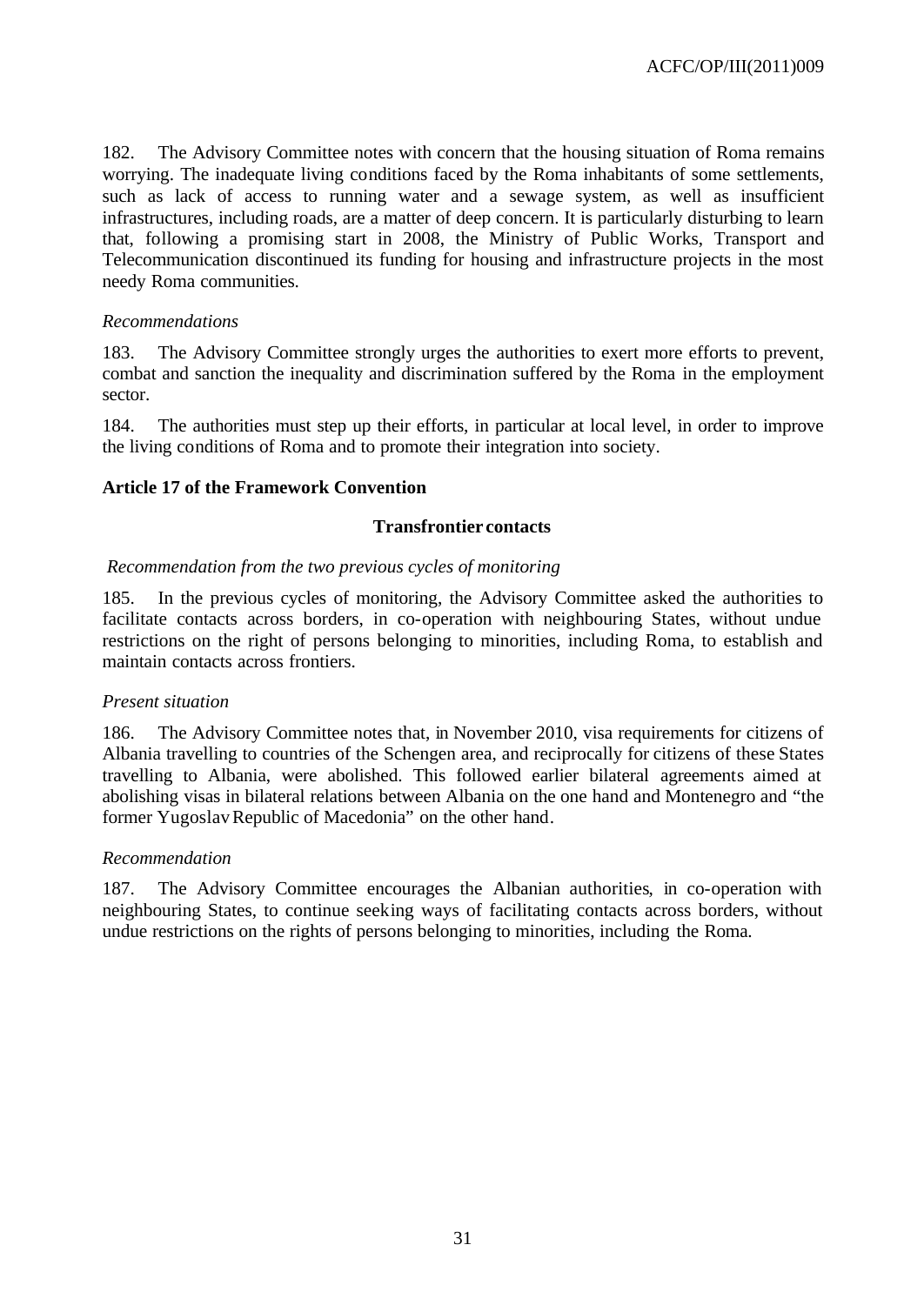# **III. CONCLUSIONS**

188. The Advisory Committee considers that the present concluding remarks could serve as the basis for the conclusions and recommendations to be adopted by the Committee of Ministers with respect to Albania.

#### **Positive developments following two cycles of monitoring**

189. Albania has pursued a constructive approach towards the monitoring process and has taken useful steps to disseminate the results of the two first cycles of monitoring. A follow up seminar on the implementation of the Framework Convention, with particular emphasis on the recommendations of the Committee of Ministers, was organised in July 2010 in Tirana.

190. A climate of respect and tolerance between national minorities and the majority population generally prevails in Albania. The Law on Protection from Discrimination was adopted in 2010 and the Office of the Commissioner for Protection from Discrimination has been established. The Law introduced in the Albanian legal system the principle of the shifting of the burden of proof and contained a provision allowing third parties to intervene as *amicus curiae* in cases of discrimination. The Office of the People's Advocate continues to play an active role in protecting human rights, in particular in raising awareness of national minorities and in seeking solutions to outstanding problems.

191. The authorities abolished in May 2011 the practice of mandatory recording in birth certificates of the ethnicity of persons belonging to the Greek and Macedonian national minorities, based on the parents' birth certificates rather than on a free declaration by the persons concerned. This practice, which was restricted only to the Greek and Macedonian minorities and practiced only in the "minority zones", constituted discrimination among persons belonging to different national minorities.

192. The Criminal Code was amended in 2007 to make discrimination relating to sex, race, religion, nationality, language, political and religious or social beliefs an aggravating circumstance of any offence. In 2008, the Criminal Code was amended further to criminalise the distribution of racist or xenophobic materials through computer systems and insult for racist or xenophobic motives referring to distribution through computers of materials related to genocide, crimes against humanity, racism and xenophobia.

193. The State police adopted an Action Plan "For prevention and the fight against racism and racial discrimination" which lays down measures and tasks to raise the awareness of the police of human rights, establish contacts with representatives of minorities in order to facilitate identification of cases of breaches of their legal and constitutional rights and to prevent and combat discriminatory acts. The plan further aims to promote the recruitment of persons belonging to national minorities

194. Legislation on civil registration has been amended to extend the statutory time-limit for registration of a new-born child from 45 to 60 days and to abolish fines for late registration, thus contributing to the reduction of the number of un-registered births, in particular among the Roma.

195. The authorities have taken a number of important steps to combat the trafficking in human beings, such as the establishment of the Office for the National Co-ordinator for the Fight against the Trafficking in Human Beings, the National Anti-Trafficking Task Force and the national referral mechanism.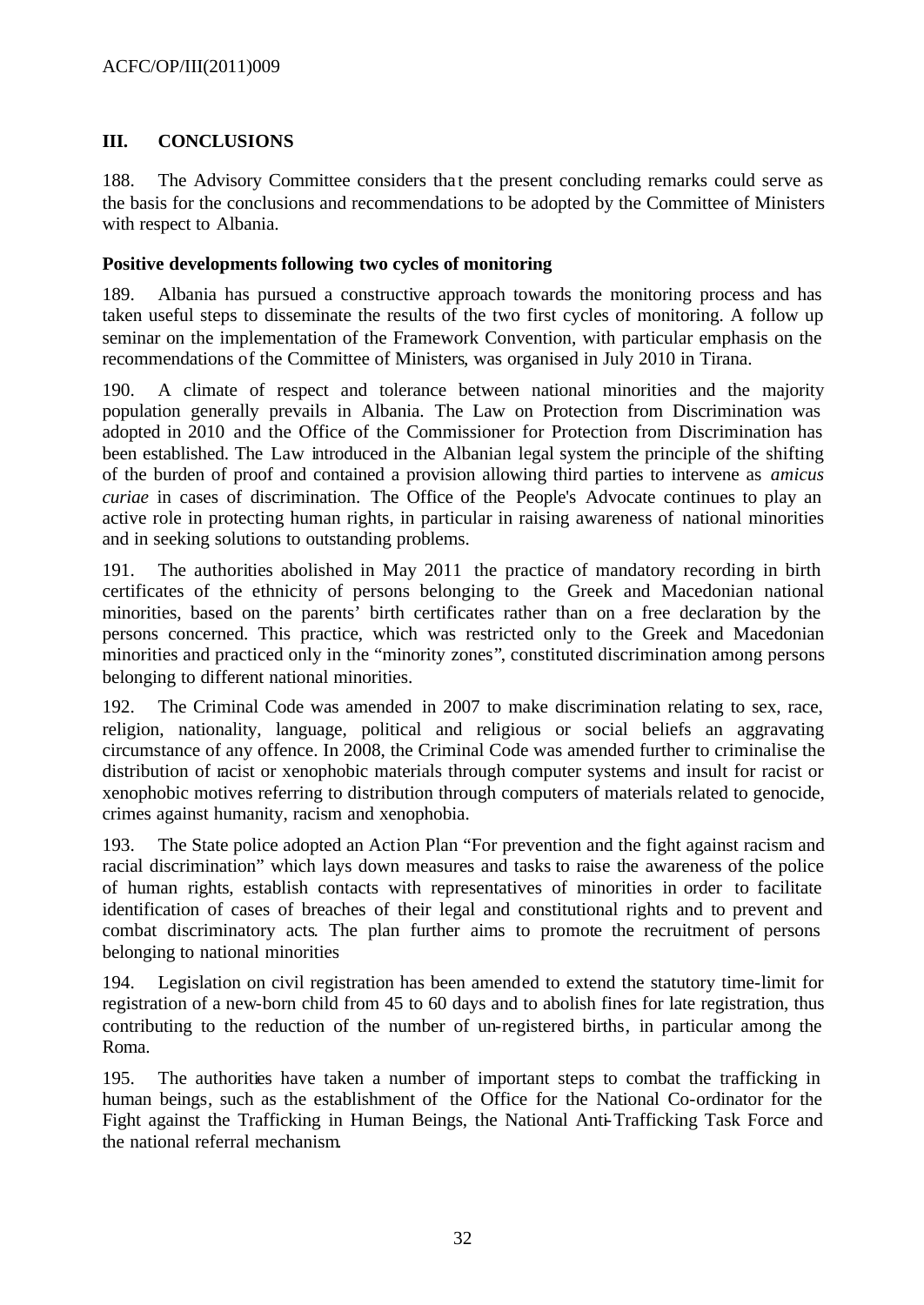196. Significant steps have been taken in recent years in the schooling of Roma children, in particular within the framework of the National Strategy for Improving the Living Conditions of the Roma Community. National, and local authorities, international donors and local civil society organisations have combined their efforts to open and support pre-school education facilities in neighbourhoods inhabited by substantial numbers of the Roma. There has been an increase in the number of Roma children attending classes, and special scholarships earmarked for Roma children are to be welcomed.

# **Issues of concern following two cycles of monitoring**

197. There has been no progress with the adoption of a law on national minorities, in spite of the commitments made by Albania to adopt such legislation in the framework of the National Plan for the implementation of the Stabilisation and Association Agreement between Albania and the European Union.

198. The existing legal framework does not address in sufficient detail and clarity a number of issues impacting on the implementation of the Framework Convention. A law on national minorities would fill the existing gap and would help to clarify Albania's policy towards its minorities. Problems should be addressed in a number of areas, such as the legal criteria required for recognition as a national minority, the institutional framework for addressing minority issues and structuring the dialogue with representatives of national minorities, the use of minority languages in relations with the administrative authorities and the use of minority languages for the display of traditional local names, street names and other topographical indications.

199. The State Committee on Minorities continues to operate according to the model elaborated at its inception: on the one hand, it is a governmental body answering directly to the Prime Minister, on the other, its membership, composed of persons belonging to national minorities makes it a quasi-representative body appearing to speak on behalf of some national minorities. The Advisory Committee notes in this regard that members of the State Committee are appointed by the authorities without prior consultation of national minorities. The unbalanced composition and the apparent lack of independence of the State Committee on Minorities signify that persons belonging to some national minorities do not benefit from a truly representative body, which can speak on their behalf and defend their interests on issues concerning them.

200. Legislation on the population census of October 2011 was amended just three months ahead of the event in order to introduce fines for incorrect replies to the questionnaire and to stipulate that a reply is incorrect when it does not correspond with data found in the civil registry. Given the shortcomings and inaccuracies inherent in the system which existed until recently, the provision introducing a fine for an incorrect reply to the question on ethnic origin (nationality), in conjunction with the reliance on the data on civil registry, raises issues of compatibility with the principles of Article 3 of the Framework Convention.

201. The controversies surrounding the census, the intimidating nature of the fines for "incorrect" answers to the question on ethnic origin (nationality) and also calls on the part of representatives of national minorities for a boycott, raise doubts as to the reliability of the collected data. Consequently, the results of the census should be viewed with the utmost caution and the authorities should not rely exclusively on the data on nationality collected during the census when determining its policy on national minorities.

202. Despite measures taken by the authorities in recent years, the housing situation of Roma remains worrying. The living conditions faced by the Roma inhabitants of some settlements, without access to running water, sewers and a lack of roads, are a matter of deep concern. It is particularly disturbing, that following a promising start in 2008, the Ministry of Public Works,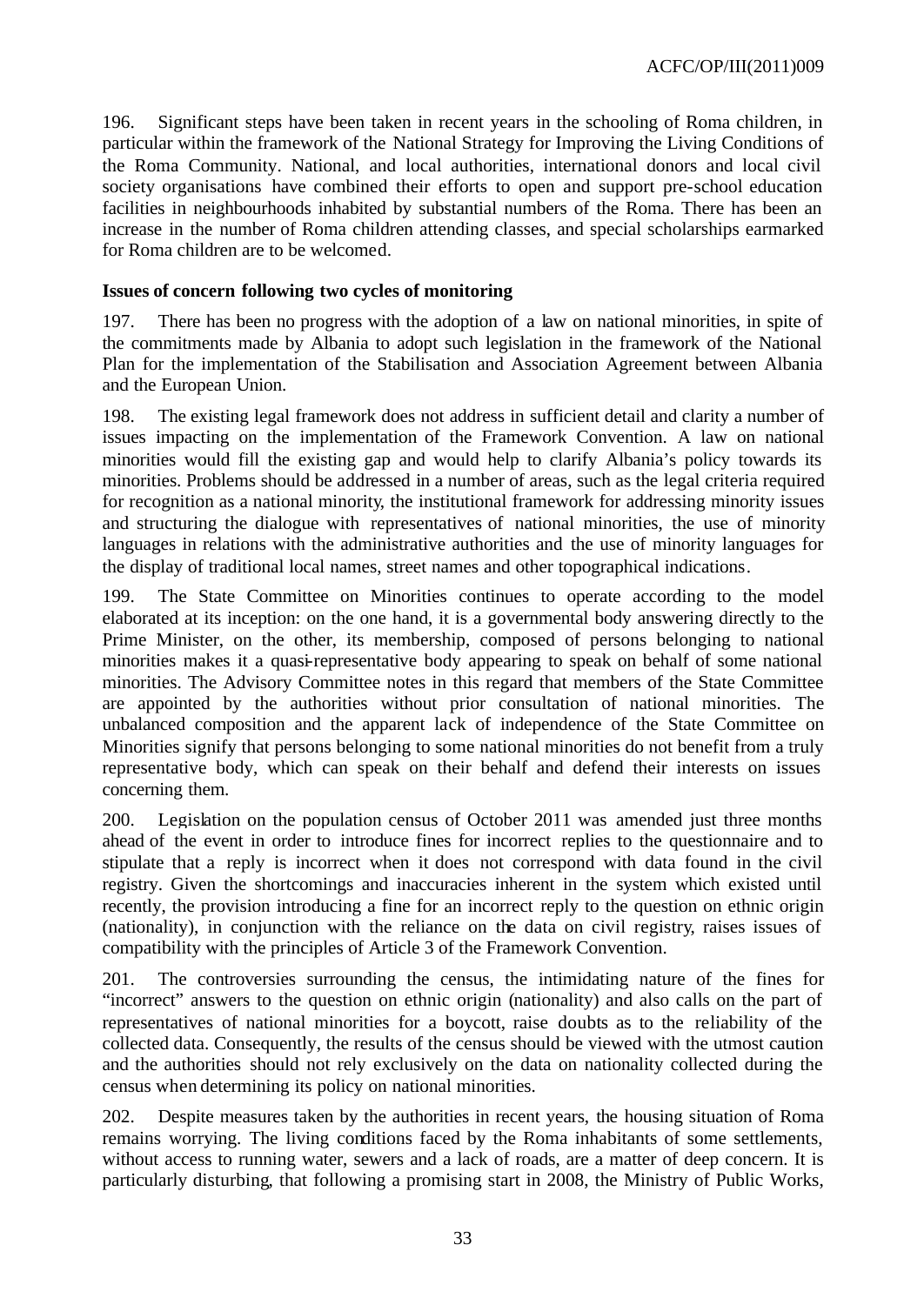Transport and Telecommunication discontinued its funding for housing and infrastructure projects in the most needy Roma communities. Unemployment among the Roma remains unacceptably high.

203. Against the background of a general climate of tolerance and understanding prevailing between national minorities and the majority, Albania recorded its first major hate crime in the form of an arson attack against Roma dwellings inhabited by some 40 families in central Tirana in February 2011. The firebombing resulted in some serious injuries and the displacement of large numbers of people, including many children, to a temporary shelter, not suitable for winter accommodation. It is of particular concern that law enforcement bodies did not take the necessary steps to protect the victims of this attack. The inadequacy of police reaction demonstrates that more vigorous action must be taken to train the police on human rights and to enforce the Discipline Rules and Regulations of the State Police.

204. The framework for supporting minority cultures remains underdeveloped and no particular fund to finance projects, aimed at preserving and developing minority cultures, has been established. Furthermore, the authorities provide no support to the minority language media.

205. The possibilities for learning minority languages and receiving instruction in these languages remain insufficient. Numerous requests for tuition to be organised in minority languages have not been favourably received by the authorities. No language classes in the Serbian, Montenegrin, Vlach/Aromanian and Romani languages have been set up.

### **Recommendations**

l

In addition to the measures to be taken to implement the detailed recommendations contained in Sections I and II of the Advisory Committee's Opinion, the authorities are invited to take the following measures to improve further the implementation of the Framework Convention:

# **Issues for immediate action<sup>16</sup>**

- ÿ **Consider adopting comprehensive legislation on national minorities to fill in the identified legal gaps and to clarify State policy towards minorities; ensure that implementation of the existing and future legislation on national minorities is in line with the provisions of the Framework Convention;**
- ÿ **Process the census data in strict conformity with the principle of selfidentification; ensure that appropriate procedures are in place for future censuses, as well as other forms of data collection, in order to provide reliable data on the situation of persons belonging to national minorities, disaggregated by age, gender and geographical distribution, in all relevant fields, in line with the principles of free self-identification and internationally recognised data collection and protection standards;**
- ÿ **Intensify the dialogue with persons belonging to national minorities on the opportunities for teaching of and in minority languages and, where appropriate, take the necessary steps to address any shortcomings;**

<sup>&</sup>lt;sup>16</sup> The recommendations below are listed in the order of the corresponding articles of the Framework Convention.